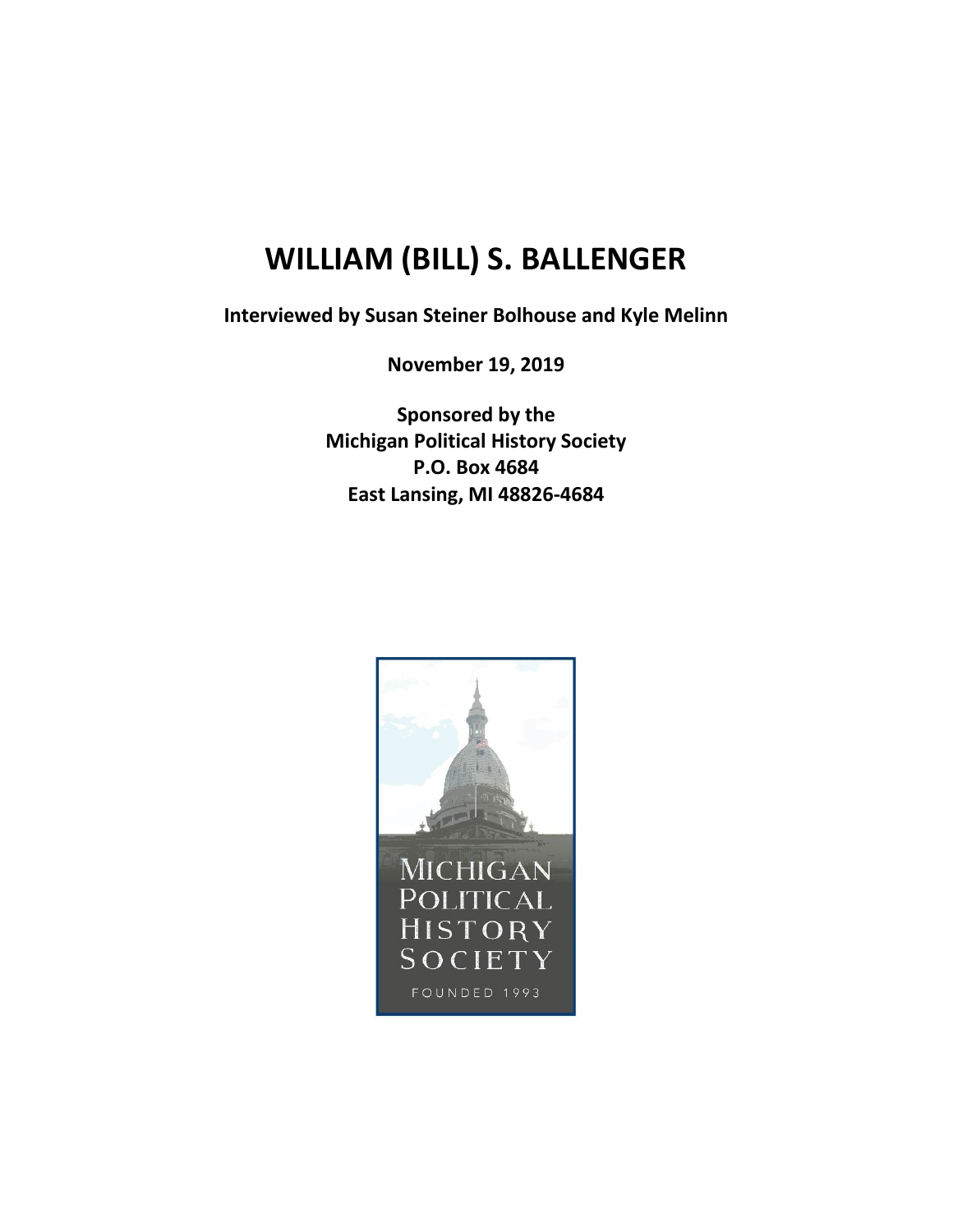Kyle Melinn: This conversation is part of the James J. Blanchard living library of Michigan Political History, a project of the Michigan Political History society. Hello, I'm Kyle Melinn, editor of the MIRS newsletter, joined by Susan Bolhouseolhouse. Today we're going to have a conversation with Bill Ballenger, former state legislators, state department director, racing commissioner, editor of two publications, including the Ballenger Report, a well-read political newsletter online. Bill, thanks for joining us today. Bill Ballenger: My pleasure, Kyle and Susan Bolhouse. Kyle Melinn: So I went through a lot of things that people may recognize your name and attach you to, but what do you attach yourself to, if you were to put your name on the tombstone, what would you want it to say? Bill Ballenger: Terminal political junkie. Kyle Melinn: Terminal political junkie. Explain that. Bill Ballenger: Well, I mean, I started out in politics, if you want to call it that, back in the 1960's working for the Republican state central committee in the fall of 1965 when Ellie Peterson was the first female state party chairman for either major political party in the entire country. And two years later I found myself in the Michigan legislature in the state house at the age of 27. In 1968, served one two-year term and then one four-year term in the Senate, and we were off to the races. There's a lot more I can tell you about what I did and how that happened in the 1960's, and I never would have thought growing up in Flint, Michigan that I would've ended up in that place. Bill Ballenger: I wanted to write, I wanted to be either an author or a novelist or short story writer or maybe a journalist. And strangely enough, I started out writing when I got out of college and then I got into politics, and then some 20 years later I end up where I really wanted to begin: Journalism. But it was about politics again, Michigan politics. So terminal, political junkie, it covers the waterfront, a lot of different avenues to arrive at that particular destination. Susan Bolhouse: What was the one particular item that made you switch from wanting to be a writer to go into politics? I know that you were overseas in Ireland for a while where you did do writing, then you came back here. So what made you decide to go from journalism into politics? Bill Ballenger: It was really odd. I had a strange choice in the fall of 1965. I had an interview set up with Time magazine coming back from Ireland. I could have had that. I might've been hired, would have gone into journalism, would not have been in politics in any way, shape or form, but also there were connections I had back in Michigan through my wife at the time, the former Virginia Lee Woodard, nicknamed "Bunny" in Owosso. She had a very good friend who was on the Republican state central committee, who was very close to Ellie Peterson and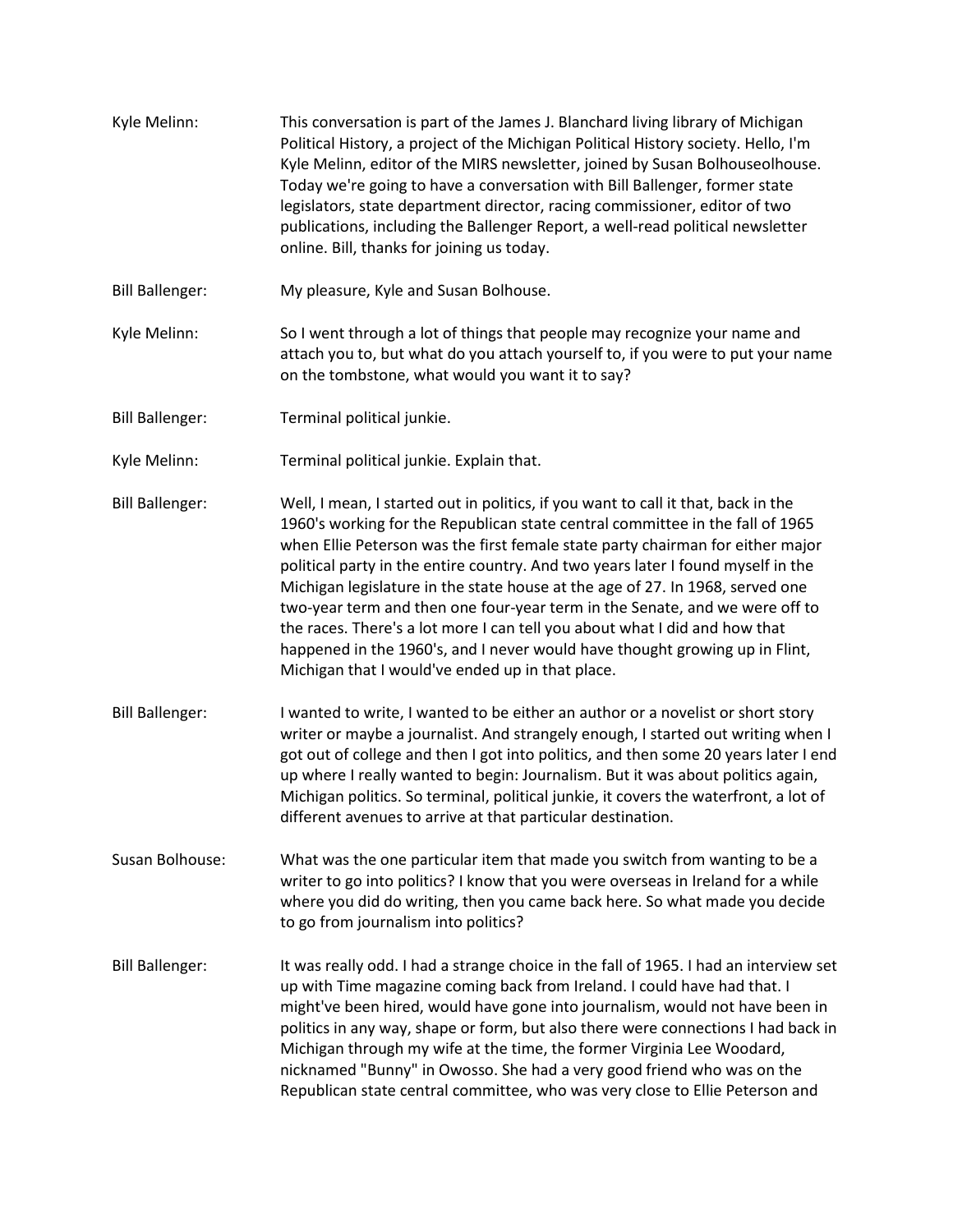she said, "I've got this guy with a somewhat sketchy journalistic writing background coming over from Ireland. He might want to remain in Michigan rather than take some exotic job with a national magazine in New York. Do you have anything for him down in Lansing?" Bill Ballenger: Well, she was looking for somebody in public relations, if you can believe it. And I had never been involved in the Republican party in any way, shape or form. And Ellie Peterson hired me on the spot as an assistant director of public relations. And after a year she made me director of research at the Republican state central committee headquarters. Kyle Melinn: In Lansing? Bill Ballenger: In Lansing. And we were living on a farm, Bunny and I, between Ovid and Laingsburg, and I would commute down for seven straight years. I commuted from the farm down to Lansing the first three years to the Republican state party headquarters where Ellie Peterson presided. And then the next four years as a member of the legislature, that's another story, but in any event, that's how I got into politics. It could have happened very easily I never got into it. I only took one political science course in my entire college career ever. I was an English major. Bill Ballenger: Inever thought about going into politics. I'd always had an interest in politics. I kind of followed it in the newspapers, but really in a very casual way, I thought. And so it's amazing that literally six years after I graduated from college, never having really done anything. I was not a political activist. I was not a member of any political organizations until I took a job with Ellie Peterson. I found myself the youngest Republican legislator in 1968. Susan Bolhouse: Did she ask you to run? Did somebody ask you to run? Did it come from yourself? Bill Ballenger: No. You know that is another thing. There was a very colorful character that many people in Michigan politics will remember and he just died recently. Jerry Roe, who was the executive director, became the executive director for the Republican party. He had been brought up by Ellie Peterson from Washington when she was a national vice chairman for the Republican party. She discovered him down there. He said to me, when I started working at the Republican headquarters, he said, "Ballenger, what are you doing at night when you go home?" Susan Bolhouse: That's a loaded question. Bill Ballenger: I was living in Shiawassee County. And he said, "You got to get started. Form a young Republican club up there." And so I did. And in the space of like four months it was the third biggest young Republican club in the entire state. Next thing I knew, the County Republican party, which had been through a bloodbath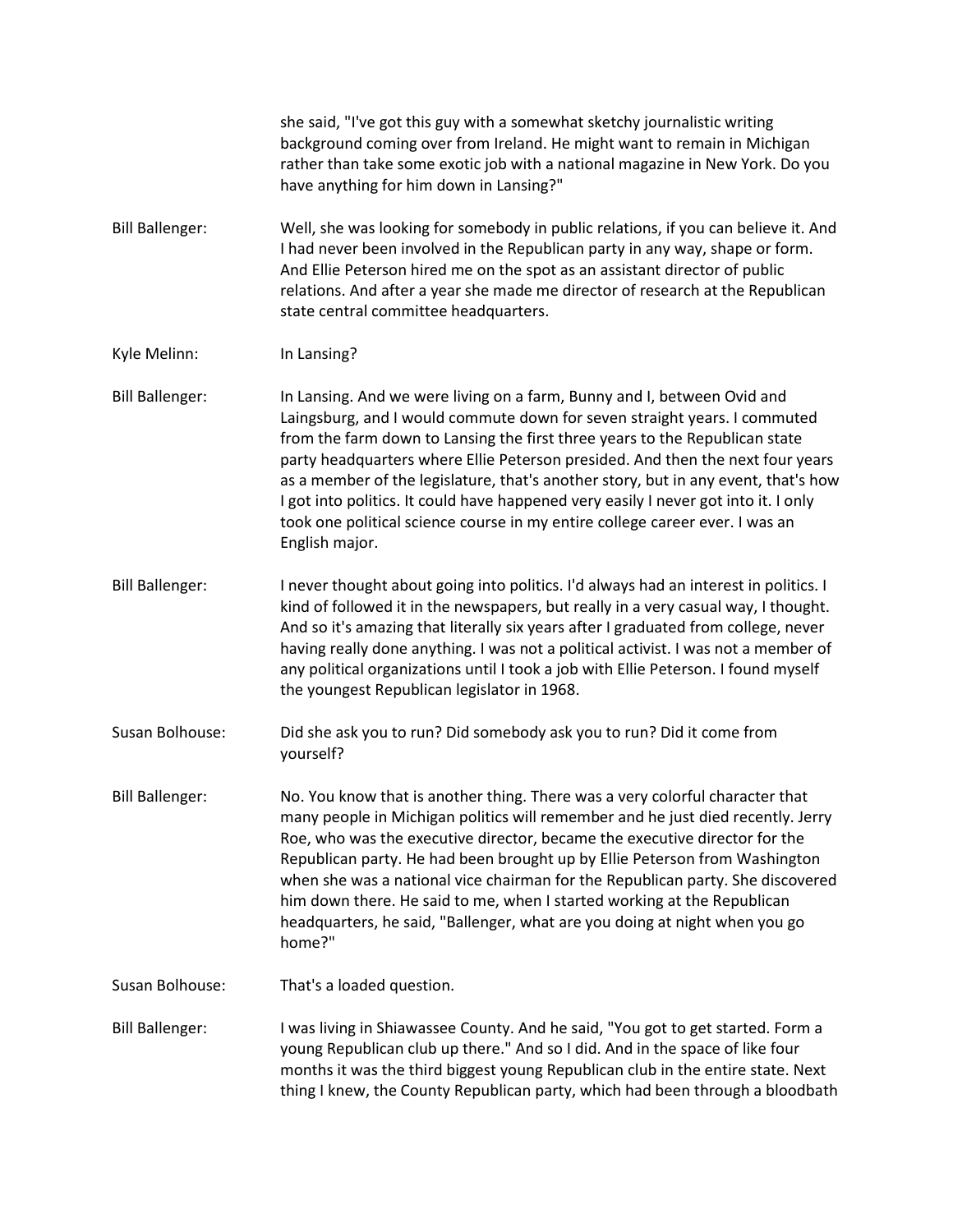|                        | in 1964 with Barry Goldwater as the party's nominee getting shellacked by<br>Lyndon Johnson. Now remember we're talking about early 1966 at this point,<br>they were looking for a party chairman, a party chairman. They said, "Ballenger<br>you did such a good job with young Republicans we'll make you party<br>chairman." So I became the youngest party chairman of the state. I was only 25<br>years old, and I had just come back after a year in Ireland to begin working for<br>the Republican party. And I found myself as a Republican chairman.                                                                                                                                                                                                                                                                                                                                                                                                                                                                                                                                                                         |
|------------------------|---------------------------------------------------------------------------------------------------------------------------------------------------------------------------------------------------------------------------------------------------------------------------------------------------------------------------------------------------------------------------------------------------------------------------------------------------------------------------------------------------------------------------------------------------------------------------------------------------------------------------------------------------------------------------------------------------------------------------------------------------------------------------------------------------------------------------------------------------------------------------------------------------------------------------------------------------------------------------------------------------------------------------------------------------------------------------------------------------------------------------------------|
| Kyle Melinn:           | That's really interesting. In your background, your family background, was there<br>anybody involved in politics there?                                                                                                                                                                                                                                                                                                                                                                                                                                                                                                                                                                                                                                                                                                                                                                                                                                                                                                                                                                                                               |
| <b>Bill Ballenger:</b> | You know, there actually was way back in the 19th century. If you dig into any<br>family tree of anybody who's lived in this country very long, then you're going to<br>find politicians somewhere. My family on both sides came to this country in the<br>18th century. I have antecedents who fought in the American revolution in<br>Virginia and in Connecticut regimens. So I go back a long way. So I had a great-<br>grandfather. He was the first William Sylvester Ballenger born in 1833, and he<br>was an elected a state representative in Indiana, and he was a small town<br>lawyer, and he died at the age of only 39. And then his son, my grandfather,<br>came to Flint in 1888 at the age of 22 as a bookkeeper for the Flint wagon<br>works, which was a horse and buggy manufacturer before the so called<br>horseless carriage had really taken root. And he became the first treasurer of<br>Buick and Chevrolet and he became one of the original investors in general<br>motors with Billy Duran in 1906, 1908. He was not a politician, although he once<br>was elected, I think, to the Flint school board. |
| <b>Bill Ballenger:</b> | He served on that for six years, but he wasn't a politician. So in recent vintage,<br>there was nobody in my family. My father, again, served on the Flint school<br>board. He was elected to the Flint school board. But my father as a politician, I<br>don't think so. He was a banker. He was a trust officer, the farthest thing from a<br>politician. So I don't know where my interest came other than just being an avid<br>reader of newspapers and magazines when I was growing up, when I was in my<br>forties and in the 1940's and 1950's, but all of a sudden I decided this looks like<br>fun, and I think I could actually use my writing ability to my advantage in<br>politics. And I wrote a weekly newspaper column every year, every week. I was<br>in the legislature for six years. So I drew on my journalism there.                                                                                                                                                                                                                                                                                          |
| Susan Bolhouse:        | You mentioned Flint, that your grandfather, I believe was the first Ballenger to<br>come to Flint.                                                                                                                                                                                                                                                                                                                                                                                                                                                                                                                                                                                                                                                                                                                                                                                                                                                                                                                                                                                                                                    |
| <b>Bill Ballenger:</b> | Right.                                                                                                                                                                                                                                                                                                                                                                                                                                                                                                                                                                                                                                                                                                                                                                                                                                                                                                                                                                                                                                                                                                                                |
| Susan Bolhouse:        | Ballenger is a very prominent name in Flint. You were born in Flint, and take us<br>from your birth, your schooling in Flint through college, what it is you learned,<br>what it is that you aspired to going through school.                                                                                                                                                                                                                                                                                                                                                                                                                                                                                                                                                                                                                                                                                                                                                                                                                                                                                                         |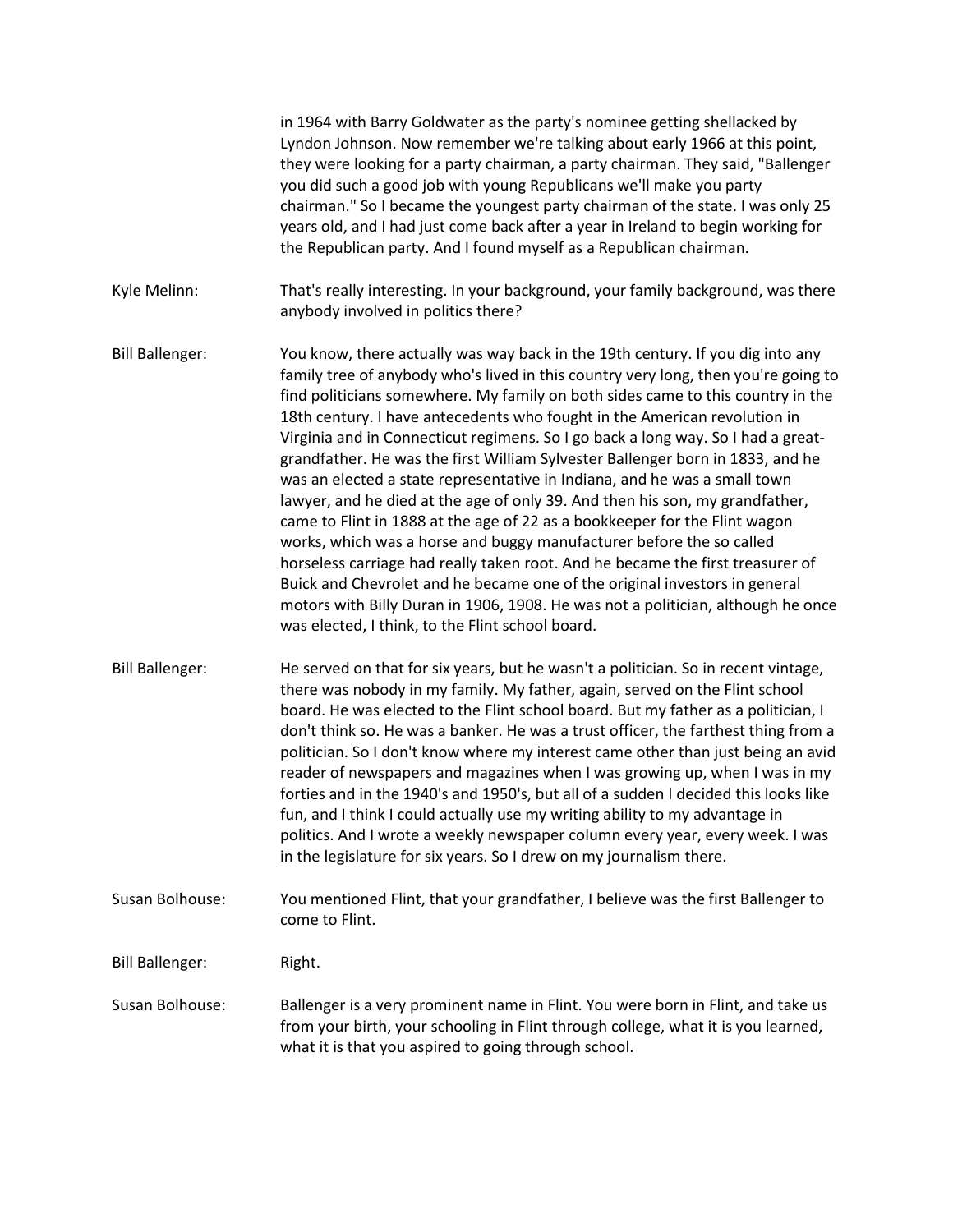- Bill Ballenger: Well, it was very interesting. I grew up in a well-to-do neighborhood in the Southwest Flint. I was born before Pearl Harbor, March 28th, 1941. My next door neighbors were the son and grandchildren of C.S. Mott of the Mott foundation, very prominent Flint family, well known nationally. There were wealthy people living all around me. The president of general motors, Harlow Curtis, who was Time magazine's man of the year in 1954 lived just two blocks away.
- Susan Bolhouse: And didn't Summerfield?
- Bill Ballenger: Arthur Summerfield was the postmaster general for Dwight Eisenhower, lived just a couple of streets away. And you know what? Everybody went to public school. Everybody. We walked up to a public school on Corona road half a mile away every single day in the same building for 10 straight years. Kindergarten through ninth grade, totally different today in Flint. We won't go into that.
- Susan Bolhouse: No buses that will take you for half a mile.
- Bill Ballenger: No way. What's going on in the Flint public school system is not a pretty picture. So let's not go there, but back in the day, we were all egalitarians. We all went to public school and then I went away to secondary school, a boarding school in New Jersey, Lawrenceville seven miles away from Princeton. My father was a Princeton graduate class of 1929, so I always aspired to go to Princeton. I got in Princeton, I went to Princeton four years, graduated in 1962. So that was my life growing up in Flint, but I still have strong connections with people I went to school with. There are even high school reunions for Flint central high school, now closed, and Flint tech closed since 1959. And I go to those reunions, and they all look at each other, say, "Was Ballenger in our class?" And I wasn't, but the reason I go there is because my classmates at Zimmerman junior high school went on to Flint tech and Flint central. So I go to their reunions. So I still have a strong connection with Flint today. And I lived there most of the time.
- Kyle Melinn: So as far as your time in Princeton, do you still keep in touch with the folks that you went to Princeton with and how influential was that in your life?
- Bill Ballenger: I think it was very influential, yes. I mean, my closest friends at Princeton, I'm still in close touch with. None of them are in Michigan. There were very few people who went to Princeton or to the Ivy league from Michigan at that time. There's still not that many proportionately, but in those days it was really a sparse group. My best friends at Princeton were from Tennessee, Baltimore, New Orleans, a lot of southerners at Princeton, more than any other Ivy league school. I was in a club that had a lot of southerners in it, so I'm very close friends with all those people. Keep in touch with them over time.
- Bill Ballenger: The English department at Princeton was staggeringly brilliant. We had Carlos Baker, who was the biographer of Ernest Hemingway. We had Lawrence Thompson who was a biographer of Melville and Robert Frost. These were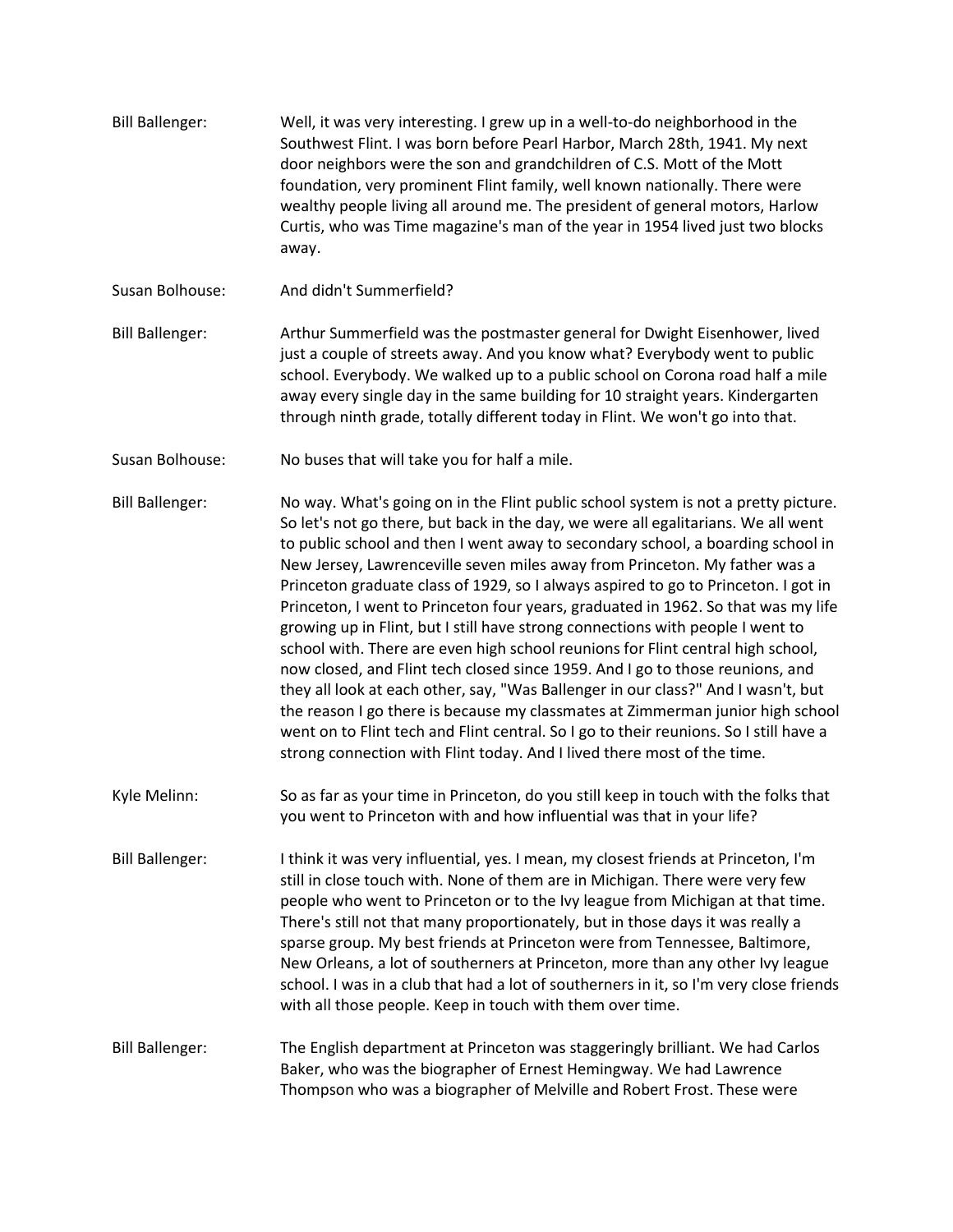people who not only lectured us, but Princeton always had and still has a system called the precept system, preceptorial. Founded by Woodrow Wilson when he was president of Princeton in the early 20th century in which once a week small groups, literally six, eight, ten students, have an hour seminar with the greatest minds in English literature, in the academic world at that time. People like Baker and Lawrence Thompson and Dudley Johnson and Willard Thorpe. These people were giants. So I mean I had a huge positive experience as an English major. And you write a senior thesis at Princeton. I wrote it on H.L. Mencken, the legendary journalist from the early 20th century. And so this was part of my reasoning about wanting to become a writer. And that led to where I talked about in the beginning.

- Susan Bolhouse: You spoke about having been in Ireland, and then how you got into the house, the state house, and then the state Senate. After serving one term each in both the house and the Senate, what made you decide to go beyond that for bigger and better?
- Bill Ballenger: Well, first of all, when I was in the Senate at the end of my one term, four-year term there in 1974, I ran for Congress to succeed Charles Chamberlain, who was a long time a Republican member of Congress from mid-Michigan. There was a primary with three candidates on the Republican side. On the democratic side, there was a candidate named Bob Carr, M. Robert Carr. And by the way, he's my Facebook friend today and we exchanged notes all the time, and everything else. I never got to face Bob Carr in the general election, because in the primary I got upset. And I think that's probably the best word for it, by none other than Clifford Taylor, whose campaign was run by Spencer Abraham. And they were very conservative. I was a very moderate, Milliken moderate Republican, astoundingly so. The things I voted for today have made modern Republicans' hair stand on it when they see it.
- Bill Ballenger: So I think it came back to haunt me in the primary, and I finished second out of three candidates. And so that was the end. I'd given up my Senate seat. So the Ford administration, and Jerry Ford by that time was president, Richard Nixon had just resigned in August of 1974. I lost the primary about that time, and later in the year the Ford administration appointed me to go to the old department of health education and welfare in Washington. So we move kit and caboodle all the way to Washington. Lived in old town Alexandria for two years.
- Bill Ballenger: I became deputy assistant secretary of HEW while I was there in the Ford administration. I think I'm the last remaining person in Michigan alive who served in the Ford administration. Spencer Johnson, who used to be the head of the Michigan health and hospital association just died about two weeks ago. He was the last before me, so I'm the only one left. And then of course in November of 1976 Jerry Ford lost to Jimmy Carter. So then what? I had to leave. But anyway, that's how I got to Washington.
- Kyle Melinn: You've mentioned that you were a moderate Republican back in the 70's, and we're filming in 2019, there's hardly any moderate publicans left. Take us back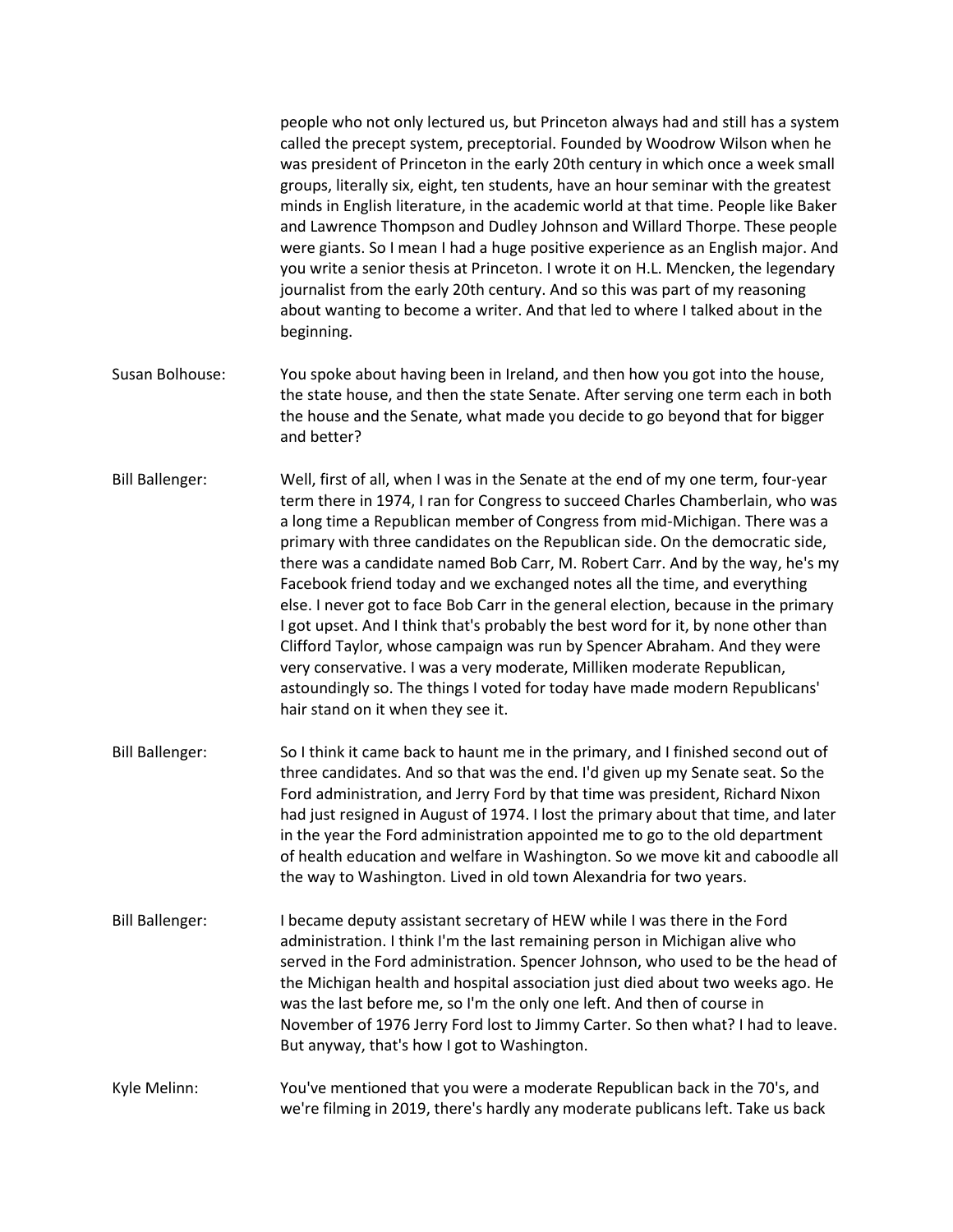|                        | to that time and what being a moderate Republican meant, and kind of the<br>evaporation and the extinction of that brand of Republican.                                                                                                                                                                                                                                                                                                                                                                                                                                                                                                                                                                                                                                                                                      |
|------------------------|------------------------------------------------------------------------------------------------------------------------------------------------------------------------------------------------------------------------------------------------------------------------------------------------------------------------------------------------------------------------------------------------------------------------------------------------------------------------------------------------------------------------------------------------------------------------------------------------------------------------------------------------------------------------------------------------------------------------------------------------------------------------------------------------------------------------------|
| <b>Bill Ballenger:</b> | I got to tell you, Kyle, moderate Republicans today are chicken feed compared<br>to the kind of moderates we were back in the day. In fact, there were people<br>called liberal Republicans like John V Lindsay, the mayor of New York, former<br>Congressman. There were U.S. Senators like Jacob Javits of New York, Tom Kiko<br>in California, US Senator, Clifford Case in New Jersey. Nelson Rockefeller was<br>viewed as a liberal Republican. So, I mean, when I was in the Michigan<br>legislature, now get this, kind of fasten your seat belt. I mean, I was pro-choice<br>on abortion. I voted for a huge hike in the state income tax from 2.6 to 3.9%.<br>That's the level that everybody talks about. Going back to now as a nice sane<br>level, 3.9. Heck we hiked it from 2.6, which was the original level. |
| <b>Bill Ballenger:</b> | I voted for no fault auto-insurance, no fault divorce. I got a perfect voting<br>record, 100% from an environmental group. I don't know whether it was the<br>Michigan environmental council, whether it was Sierra club, whatever. I was one<br>of like three Republicans, had a perfect record, no Democrat had a better record<br>than I did. I was the sponsor, the prime sponsor in the Senate of the equal rights<br>amendment. My name is on the equal rights amendment at the time we passed<br>it. We were one of the first States to do it, and of course it came within an ace<br>of being approved.                                                                                                                                                                                                              |
| Kyle Melinn:           | So it was just different back then. I mean today you equate party with ideology.<br>You're a Republican, you're conservative, you're a Democrat, you're a liberal.<br>Was there more mingling back in the 70's than there is now?                                                                                                                                                                                                                                                                                                                                                                                                                                                                                                                                                                                            |
| <b>Bill Ballenger:</b> | Mingling ideologically?                                                                                                                                                                                                                                                                                                                                                                                                                                                                                                                                                                                                                                                                                                                                                                                                      |
| Kyle Melinn:           | Yeah.                                                                                                                                                                                                                                                                                                                                                                                                                                                                                                                                                                                                                                                                                                                                                                                                                        |
| <b>Bill Ballenger:</b> | There was more mingling. I mean you do these roll-call analyses. I know MIRS<br>does this, in which you evaluate voting records, who's the most vote able.                                                                                                                                                                                                                                                                                                                                                                                                                                                                                                                                                                                                                                                                   |
| Kyle Melinn:           | Well, you champion that inside Michigan politics.                                                                                                                                                                                                                                                                                                                                                                                                                                                                                                                                                                                                                                                                                                                                                                            |
| <b>Bill Ballenger:</b> | Yeah, and I did inside Michigan politics. And I'm saying today the gulf is<br>cavernous between the two sides. I mean there's hardly any meeting in the<br>middle. I'm just saying at the time you could be more moderate or liberal or to<br>Republican and still be considered a Republican. The Democrats had no illusions<br>about me being a Republican. They didn't think, "Oh, we could recruit this guy<br>Ballenger. He's going to maybe switch parties, or he's going to join us, or we can<br>always count on him for."                                                                                                                                                                                                                                                                                           |
| <b>Bill Ballenger:</b> | No, they couldn't. I had Democrats say to me, "You're the worst kind of<br>Republican because you don't vote like the extreme right wing Republicans do,<br>and yet you're very partisan." And so it was a totally different situation, a totally                                                                                                                                                                                                                                                                                                                                                                                                                                                                                                                                                                            |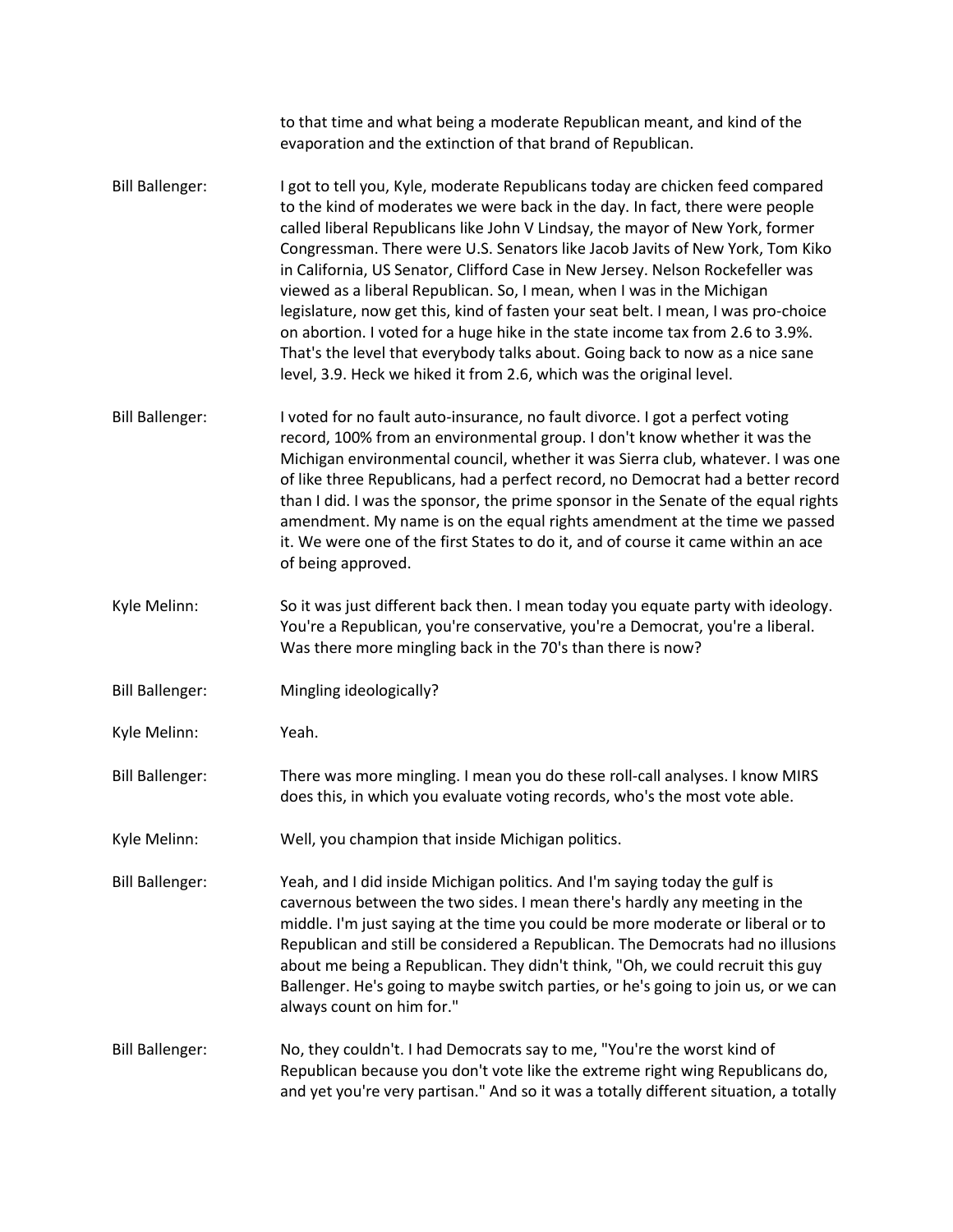different ballgame. There were a couple of other legislators Gil Bursley, a state Senator from Ann Arbor. Can you believe the entire Washtenaw legislative delegation was Republican?

- Kyle Melinn: No.
- Bill Ballenger: They were all Republicans. And Carl Purcell, who was from Plymouth, later became a Congressman. He was pretty liberal, so we were moderate to liberal, much more liberal than so-called moderates today. These guys and gals today who call themselves moderates or are called moderates, they look like right wingers to me.
- Susan Bolhouse: You have covered your races for the Michigan house and the Senate and Congress, there was one other race that you undertook and that you've put a lot of shoe leather into.
- Bill Ballenger: Whoa. Yeah, I know. We're leaping ahead here and this is 1982.
- Susan Bolhouse: I want to get all of the races taken care of.
- Bill Ballenger: Okay, all the races. Well, that really was a race to remember, because I did a walk through Michigan. I decided as a strategy and Jerry Roe was one of the inspirations for this. He said, "This would be a great idea." So I started out in mid to late January of 1982. Now let me set the stage here. Don Riegle was the US Senator and he was completing his first six-year term. He was running for reelection, and there were four Republicans running for the nomination for the right to oppose him. Me and a former Congressman from the upper peninsula named Phil Ruppe, and Bob Huber, a former state Senator, former mayor of Troy, and Dean Baker, who was a region of the university of Michigan. We were the four.
- Bill Ballenger: And I decided I'm going to walk through Michigan, walk through Michigan, the length of Michigan and, well, it turned out the breadth of Michigan as well. I can explain why, but this was not a freakish strategy. Lamar Alexander in Tennessee, who is a US Senator today, a former governor of Tennessee. He did this in Tennessee. He walked through Tennessee. Lawton Chiles, a Democrat in Florida call it walking lot. He walked through Florida, became governor of Florida. This was done in some other States, so what I did was I started out in mid to late January 1982. I will never forget it. It was one of the coldest winters on record. It was 19 below zero at the international bridge in the Sault when I started my walk. Jerry Roe went up with me.
- Kyle Melinn: We started in the Upper Peninsula?
- Bill Ballenger: Started in Sault Ste. Marie.
- Kyle Melinn: Why didn't you do that?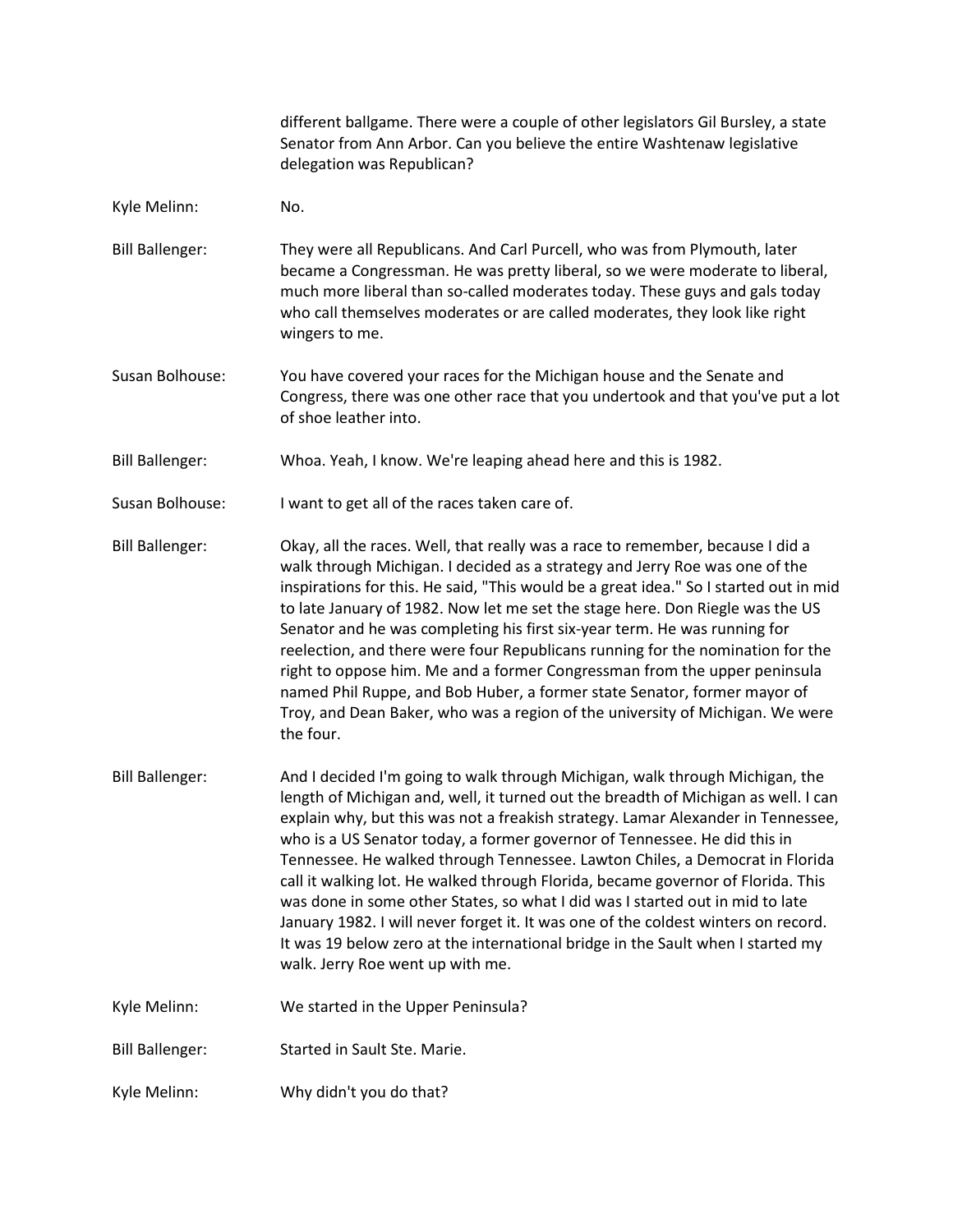- Bill Ballenger: Because you want to come down state when you're way down state, and get down to where all the action is and the population is as you get near the primary in August, okay? And so I decided, well maybe starting in iron mountain is a little too far away, and maybe Marquette is even a little too far away. I think I'll just kind of cheat a little bit and get over here on the East edge. I'll start in Sault Ste. Marie, do you realize I covered, in two days, the walk from Sault Ste. Marie down to the Mackinac bridge.
- Kyle Melinn: You had to keep warm. That's probably why.
- Bill Ballenger: You know what? I had frostbite on my face at the end of that day. I mean it was really bad. When I got to the Mackinac bridge, we were staying with Walt and Sally North. Walt was the executive director of the Mackinac bridge authority at the time. He was later a state Senator and they had a beautiful home overlooking the straits from the upper peninsula. And Walt reminded me, he said, "You know, Bill, you're not going to be able to walk across the Mackinac bridge. Nobody walks across the Mackinac bridge except on one day of the year. And you know what it is. The labor day walk." Well, obviously this wasn't labor day, but he said, "I got an idea. Why don't you walk over to Mackinac Island on the ice bridge?" Because you got to remember, this was one of the most frigid winters in Michigan history.
- Bill Ballenger: I mean, it was 19 below zero at the Sault, and it was still 19 below zero when I'd got to the Mackinac bridge. So there was an ice bridge. The entire straights were absolutely yards deep in an ice cap. And so my motor bus driver and I set out from the Southern shore of the upper peninsula and we walked toward Mackinac Island. Now we could have been blown off course by a blizzard to Marquette Island or Les Cheneaux, but the yoopers had made a trail of tiny Christmas trees all the way from the UP to the Island. And we followed that.
- Bill Ballenger: I'll never forget. It was a cloudy, windy day, very gloomy. We were all alone, had no guide, but we did have the trees and what we did was, the ice was very clear on top. There wasn't snow. It had blown off to a great extent. And we made like seals, and we literally were barking, and we would try to run. It was slippery, but we would belly flop, and we would coast 30 to 40 feet. I mean, it was unbelievable. And we just had fun. And I remember lying on my tummy, peering down into the dark ice and seeing cracks and fissures as far as the eye could see. Kind of like Jules Verne, 20,000 Leagues Beneath the Sea, and there was no chance the ice was going to break. I mean, it was rock thick. So it took us about an hour and a half, as I remember, to get to the island.
- Bill Ballenger: It was about three to four miles. We got there, and the entire island was socked in. I mean, it was blanketed with snow, and it was deadly calm, a ghostly silence over everything. No sign of human habitation, but we knew that there was a meeting of the village council down in the Mackinac Island town, so we made our way there shouldering and struggling our way through the drifts, and we got there. And these were the only people we ever saw in the island, the village council, and they looked at me with bemusement and some laughter as I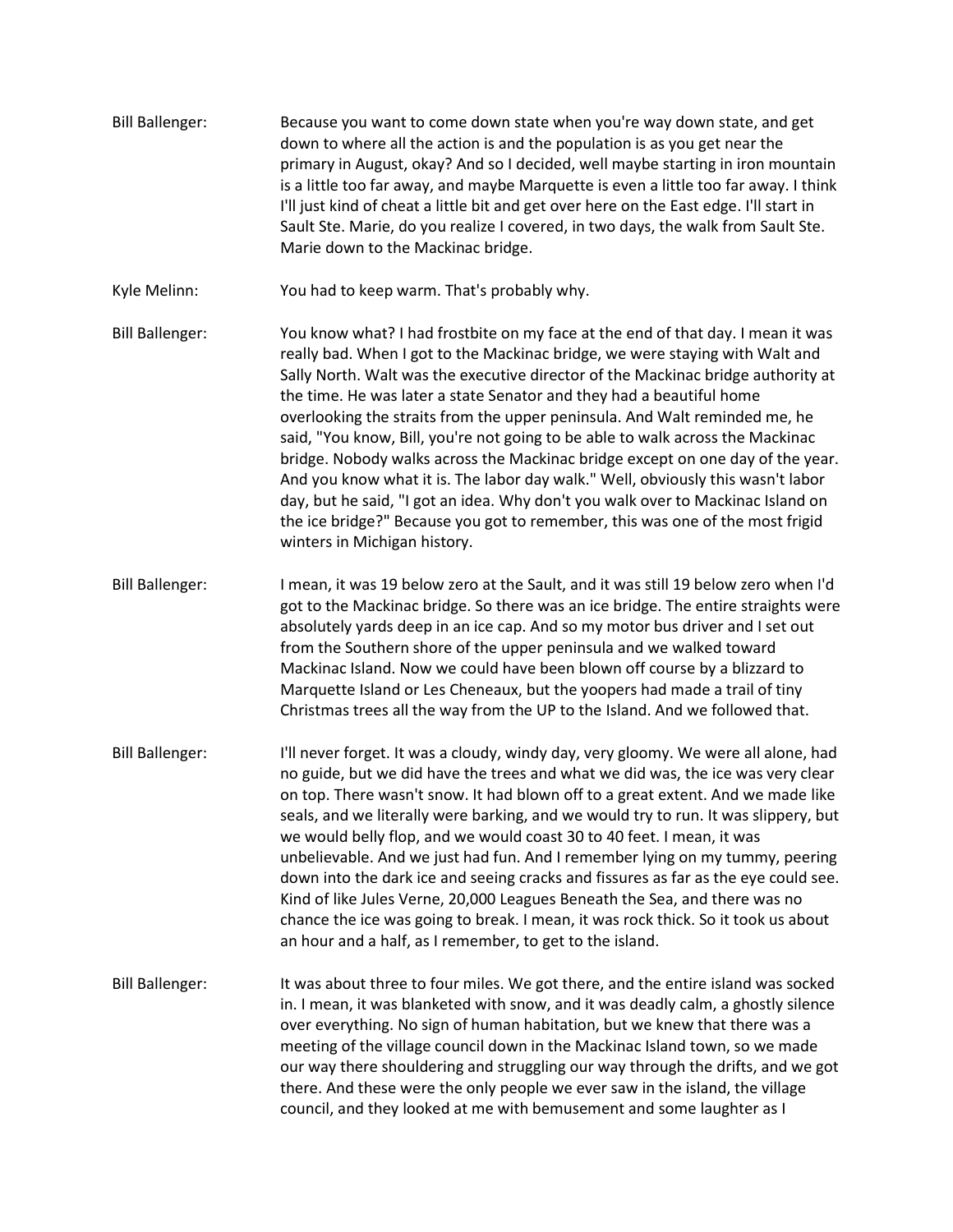reported to them how I happened to be there and why I was there. And a Sheriff's deputy, Mackinac County Sheriff's deputy was there, and he said, "You know what? If you want a ride on my snowmobile, I'll take you to the mainland, the lower peninsula if you want to."

Bill Ballenger: Well, we took him up on it, and that was a thrill. That was a lot of fun, but we got worrying, "You know what? Maybe this violates the integrity of our walk because the whole idea was this was going to be an unbroken walk from the International Bridge at the Sault all the way to the Detroit River. Even though it was interrupted in time by my having to leave periodically and go downstate, we always came back to exactly the spot we had left and picked up, but we remembered, "Okay, we've already walked from the U.P. to the Island. It's about three or four miles, about as long, maybe a little longer than the Mackinac Bridge, so in fact we have covered it. We got it covered. Even if we get a little freebie ride here to the lower peninsula, to Mackinaw City, which is what we did, and then I must say we never faced a challenge like that again in the over 1000 miles southward that I went over the next half year.

Bill Ballenger: What I would do is I'd walk for about four days. I had a trailer follow me. I'd stay in it overnight. I had a driver, and I'd get up the next day. I'd pick up where I left off walking. I'd walk for another seven, eight miles. I know the farthest walk I ever had in a single day was 20 miles, and it was in Northern Kent County. I remember that. But in any event, I would leave and go downstate. I would do fundraising. I would give speeches, whatever, do the usual stuff that candidates do. And then I turned around, I'd go back up to my trailer, get in it, start where I left off, and keep going. The problem, Kyle, was, by March I had reached Genesee County. And this thing was supposed to end in August, and we were literally five months away. And I'm almost there in just two months. I'd come all the way downstate.

Bill Ballenger: So what did I do? I decided, "Okay, I'm going to go across state. I'm just going to stop right here, and I'm going to go through Owosso, St. Johns. Ionia, Grand Rapids, Muskegon. I'm going to go down the coast. I'm going to go to Berrien County. I'm going to come up through Cassopolis. I'm going to go to Kalamazoo, Battle Creek, Jackson. I did all these things. I came all the way up to Oakland County, Pontiac, picked up Woodward Avenue, walked down Woodward Avenue from the middle of Oakland County all the way to the Detroit River.

Kyle Melinn: Wow.

Bill Ballenger: And when I got to the Troy River, I'll never forget, we had a rally planned at Grand Circus Park or something in Detroit. Everybody marched down the Woodward Avenue to the river where I was going to jump in the river, and I had news media trailing me, TV cameras, newspapers, and I had people coming up and saying, "Don't jump in the river. There's an undertow. You're going to be sucked into the river if you do that."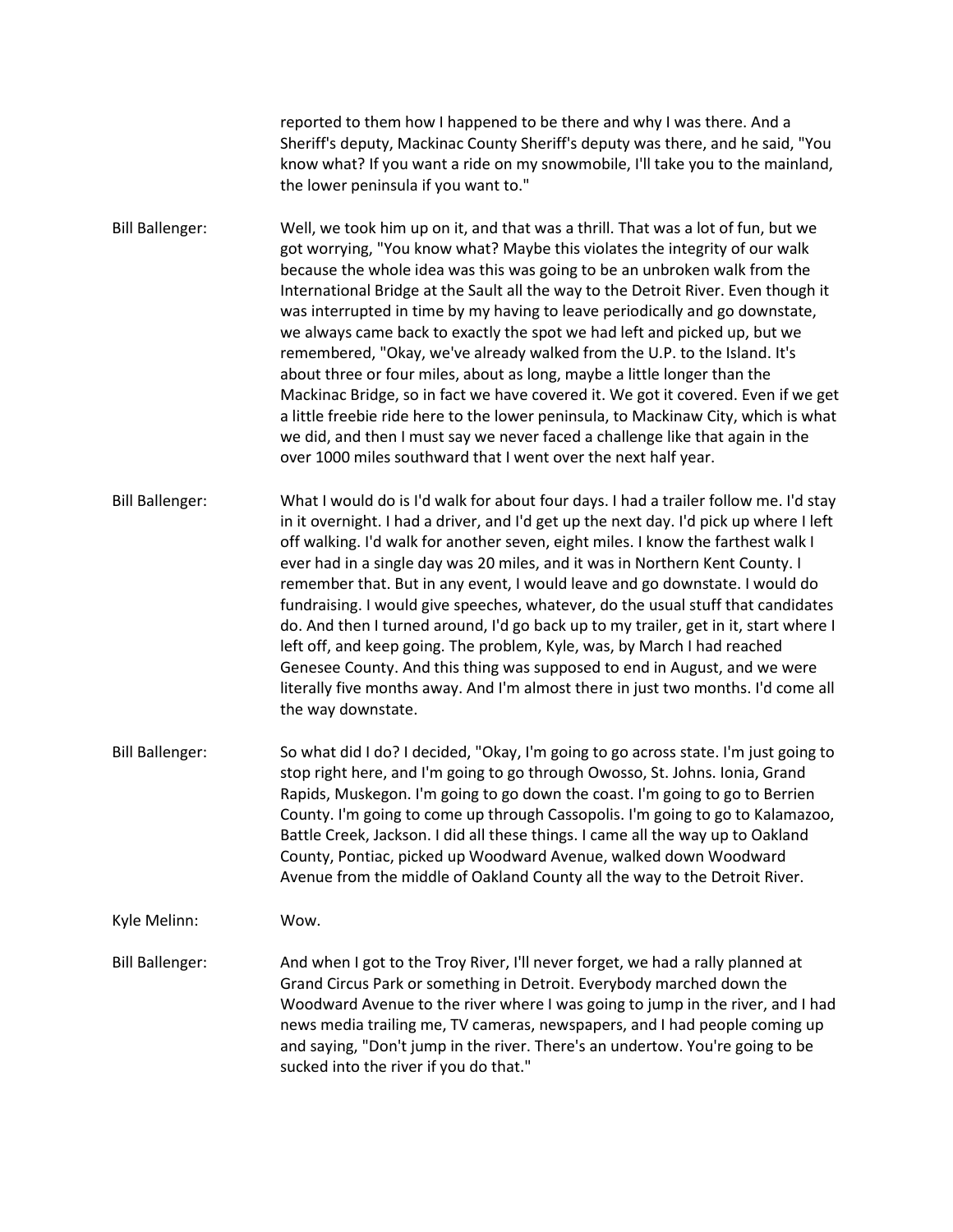| <b>Bill Ballenger:</b> | I decided, "Well, I'm sucked in the river. I'm sucked in the river. I promised I'm<br>going to dive in the river, and that's what I'm going to do." I had to do it. If that<br>was the last you saw me, I'm going down fighting. So I got there, we got to the<br>banks, and I went in the river. That was cool. I just bobbed to the surface like a<br>cork, and I clambered up. There was a ladder. We made sure there was a ladder<br>in the seawall, and I got up. And a TV camera came rushing up to me. He said,<br>"Mr. Ballenger, we missed that. Would you do it again for us?" So I did. I jumped<br>in again, and I clambered back up. |
|------------------------|---------------------------------------------------------------------------------------------------------------------------------------------------------------------------------------------------------------------------------------------------------------------------------------------------------------------------------------------------------------------------------------------------------------------------------------------------------------------------------------------------------------------------------------------------------------------------------------------------------------------------------------------------|
| <b>Bill Ballenger:</b> | So this was in early August, and by that time I had walked over 1,100 miles.                                                                                                                                                                                                                                                                                                                                                                                                                                                                                                                                                                      |
| Kyle Melinn:           | How many shoes did you go through?                                                                                                                                                                                                                                                                                                                                                                                                                                                                                                                                                                                                                |
| <b>Bill Ballenger:</b> | One pair, and I've still got them today. They're Herman Survivors. They're<br>indestructible. I got great advice from a conservationist and a hiker starting out,<br>said, "Get Herman survivors. They'll never wear out. And they keep you warm in<br>the winter and cool in the summer, and they are great." And I still got them.                                                                                                                                                                                                                                                                                                              |
| Susan Bolhouse:        | Your Senate race came after your time in Washington with President Ford.                                                                                                                                                                                                                                                                                                                                                                                                                                                                                                                                                                          |
| <b>Bill Ballenger:</b> | Right.                                                                                                                                                                                                                                                                                                                                                                                                                                                                                                                                                                                                                                            |
| Susan Bolhouse:        | The 60s were a really strange decade here in the States.                                                                                                                                                                                                                                                                                                                                                                                                                                                                                                                                                                                          |
| <b>Bill Ballenger:</b> | Yeah. Yeah.                                                                                                                                                                                                                                                                                                                                                                                                                                                                                                                                                                                                                                       |
| Susan Bolhouse:        | You first of all had Nixon with Agnew. Agnew resigned, then Ford was appointed<br>vice president. Then Nixon resigns. What was your connection to Ford before he<br>became vice president, and how were you able to be one of the first appointees,<br>if I recall correctly, you were appointed within the first week of Ford's<br>administration? You were one of the first to be appointed within the first week<br>of his administration?                                                                                                                                                                                                     |
| <b>Bill Ballenger:</b> | I don't know whether it was one of the first. From Michigan maybe.                                                                                                                                                                                                                                                                                                                                                                                                                                                                                                                                                                                |
| Susan Bolhouse:        | Yes. Yes.                                                                                                                                                                                                                                                                                                                                                                                                                                                                                                                                                                                                                                         |
| <b>Bill Ballenger:</b> | Yeah. You're probably right. No, that's a very good question. I actually had very<br>little personal interaction with Gerald Ford. The one thing we had in common<br>was our districts actually overlapped. My state Senate district overlapped with<br>the eastern part of his old congressional district before he became vice<br>president.                                                                                                                                                                                                                                                                                                    |
| Kyle Melinn:           | What did your district look like?                                                                                                                                                                                                                                                                                                                                                                                                                                                                                                                                                                                                                 |
| <b>Bill Ballenger:</b> | Ionia County. Well, mine was a huge district. It was kind of like an extended<br>version of what is the 24 Senate district today. I'll tell you what it was. It was                                                                                                                                                                                                                                                                                                                                                                                                                                                                               |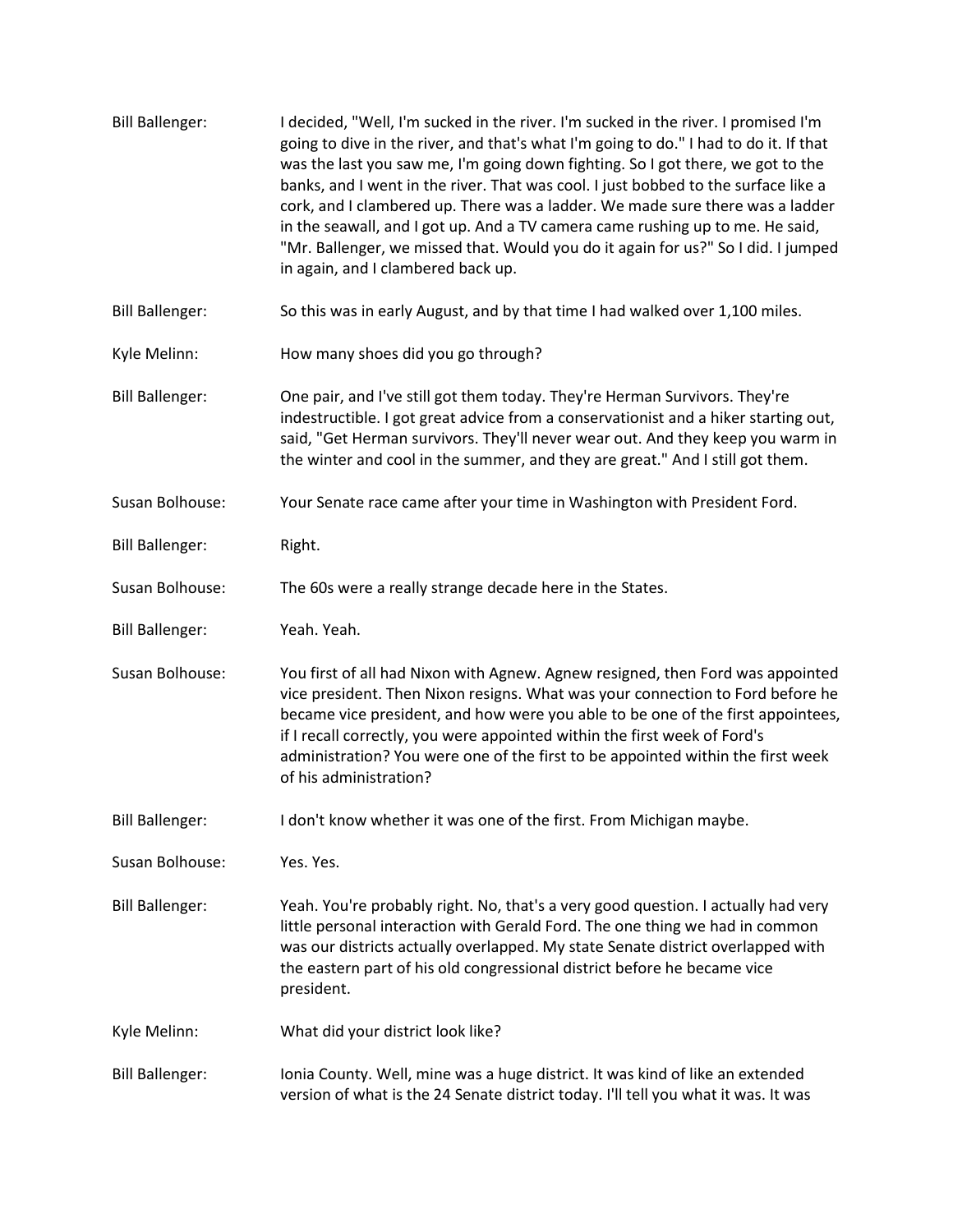Shiawassee County, Clinton County, Gratiot County, almost all of Montcalm County, almost all of Eaton County and the northeastern corner of Ingham County. I mean, it was bigger than many States, and it had 350,000 people in it, roughly. It had small towns that were a fairly modest size, like Owosso, St. Johns, Alma, Greenville, Charlotte, Grand Ledge, Williamston. Those were the biggest towns. It was mainly farmland.

- Susan Bolhouse: Excuse me. Wasn't this the time when you also shared office space with John Engler?
- Bill Ballenger: It was. It was something else.
- Susan Bolhouse: Okay. That's another story. That's another story. I'm sorry.
- Bill Ballenger: That's another story.
- Susan Bolhouse: Let's get back on track.
- Bill Ballenger: John Engler and I did something that nobody else really has ever done. When I see allusions to it, they're always doing it kind of at taxpayer expense, it seems to me. We did it out of our own pocket, and that is we opened a joint office in Greenville, which we shared in calendar year 1971. He had just been elected to the House. He was one of the youngest elected state representatives in the history of Michigan. I was only 29. We used to bill ourselves as the youngest pair of legislators in the entire country.
- Bill Ballenger: He was 21, and I was 29, so our average age was 25 between the two of us. And we would go in, we would alternate weeks, and we'd go up on a Friday, and we'd sit in that office for four hours so citizens could come in and talk to us and ask questions. Now, John Engler later said, "I felt like the Maytag repairman," because he said, "Hardly anybody ever came," and this despite the fact that there was all this bellyaching and whining and moaning from people in Montcalm County that they had nobody from Montcalm County in the legislature. Well, not living there, they didn't. They were represented, but they hadn't had anybody in, I don't know, 20 years. So they felt left out. So we said, "Okay, we'll open an office so you can all come and talk to us." And then they never really came.
- Bill Ballenger: But back to the story about Gerald Ford. Gerald Ford's district was mainly Kent County, but it slopped over into part of Montcalm, and that was my territory, and part of Clinton. I think he even had a little bit of Clinton, believe it or not. So the real connection for me was Charles Chamberlain. Chuck Chamberlain, who was a former Ingham County prosecuting attorney and then a long time congressman. He was on the cover of Time Magazine. I'll never forget. Back in the day, '56. That was it. He was on the cover of Time Magazine because he was in a very tight marginal district race in Michigan at that time, which he won, and he was a really great guy, and we had a very close relationship. I was a County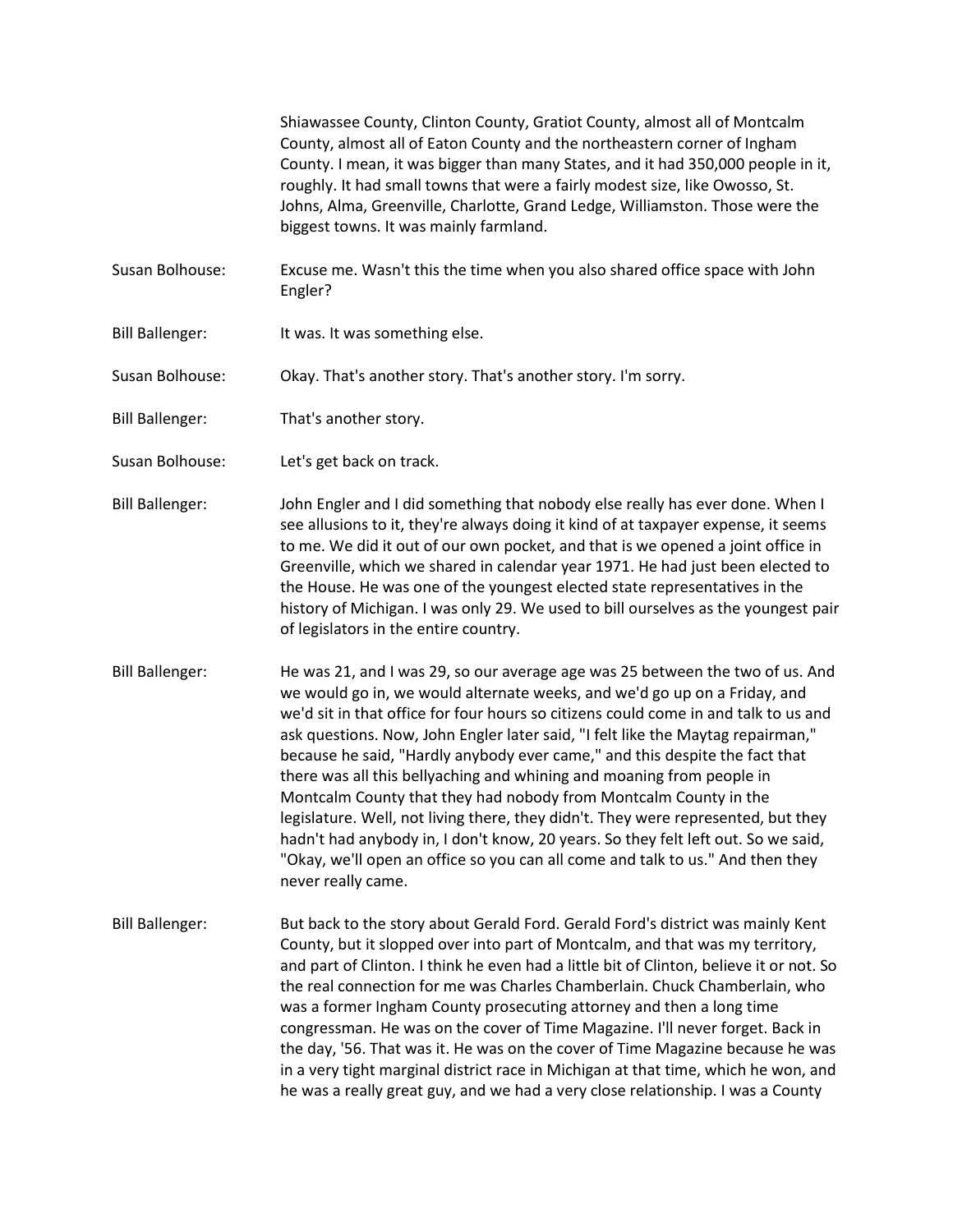chairman in Shiawassee, which was part of his district. And so he said, "Bill, I will get you a job in HEW." And he did. And Ford appointed me. Ford and I didn't really know each other that well.

- Kyle Melinn: So when you were in the legislature, I want to ask, what memory is more clear: Your first bill that you put in or your first public act?
- Bill Ballenger: Wow. I would say the first public act, because the bills I put in in the House were really pretty minor stuff. I can barely even remember them. They involved things like fishing stuff. I was on the Conservation and Recreation Committee. I don't think I got anything passed and signed into law as a representative. I only served one two-year term, and then in 1970 there was an open state Senate seat, and I won that, and I got in the Senate. Once I got in the Senate, then I got legislation passed, and probably my biggest bill was called the Wierzbicki Ballenger Pesticide Control Act.
- Kyle Melinn: Oh my goodness.

Bill Ballenger: Highly, highly venerated by the Michigan Farm Bureau.

Bill Ballenger: And I got the Farm Bureau's Agriculture Legislator of the Year award. When I was in the legislature, I was chairman in the Senate of the Agriculture and Consumer Affairs Committee. I later became chairman of Health and Social Services, and I sponsored all the bills that added public members to licensing boards. And ironically I became, later, the director of the State Department of Licensing and Regulations, which had 38 different licensing boards within it. It's kind of like LARA is today, Licensing and Regulatory Affairs, an early version. And I was the one who sponsored all the public member legislation on all of these boards. So there was a lot of stuff I did in the Senate that got signed into law that I remember. But in the House, my record, voting record, I'll defend, but accomplishment in terms of public acts, no way. No.

- Susan Bolhouse: You just referenced Licensing and Regulation.
- Bill Ballenger: Right.
- Susan Bolhouse: Would you like to cover that era, which also very strongly includes Governor Milliken?
- Bill Ballenger: Right. Well, it was really interesting. After President Ford lost in 1976, I went to Harvard to get a master's degree in public administration. So I was up at Harvard getting this master's degree in public administration, and it's March of 1977, and I get a call from Joyce Braithwaite, the famous dragon lady who was Governor Milliken's right hand hatchet woman and managed his campaign in 1978, saying, "The governor wants you to come back and become director of the State Department of Licensing and Regulation." Well, here I am in the middle of this master's degree program at Harvard, and I mean, I'm three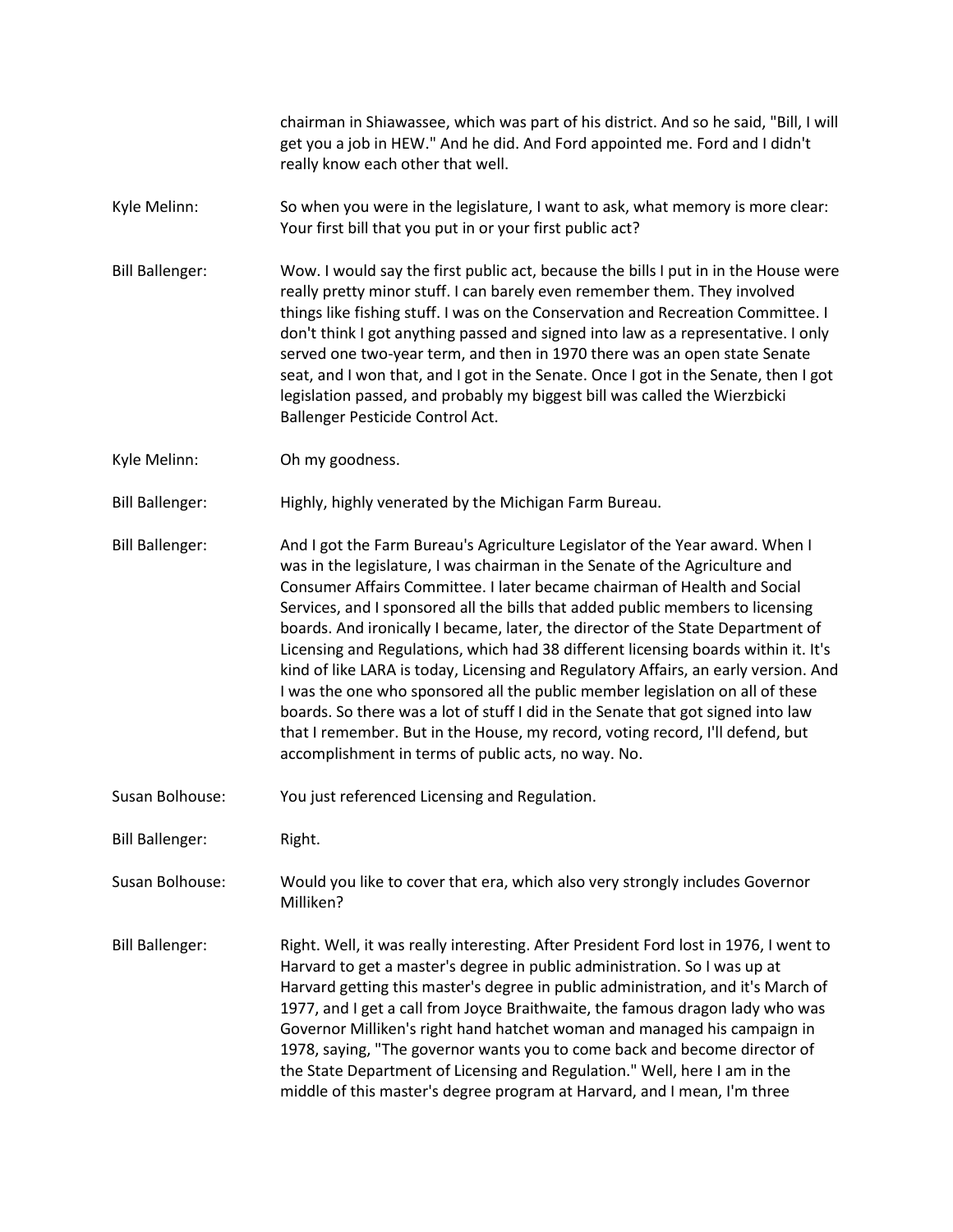|                        | months away from the end of the academic year. And I said, "Okay, I'll take it."<br>And so I came back to Michigan, but then I kept flying out to Boston every<br>weekend, and I actually managed to finesse it. I'm confessing this for the first<br>time. Nobody really knows it. I managed to pull it off. I'd go out to Harvard, I<br>was like Brian Calley, Lieutenant Governor. I did the same thing way before<br>Brian Calley. I would go out there for five or six days, go to all these classes,<br>write papers, and I'd race back to Michigan, and I'd spend a week as director of<br>the State Department of Licensing. And then I'd race off. And I did this for three<br>months.                                                                                                                                                                                        |
|------------------------|----------------------------------------------------------------------------------------------------------------------------------------------------------------------------------------------------------------------------------------------------------------------------------------------------------------------------------------------------------------------------------------------------------------------------------------------------------------------------------------------------------------------------------------------------------------------------------------------------------------------------------------------------------------------------------------------------------------------------------------------------------------------------------------------------------------------------------------------------------------------------------------|
| Kyle Melinn:           | Wow.                                                                                                                                                                                                                                                                                                                                                                                                                                                                                                                                                                                                                                                                                                                                                                                                                                                                                   |
| <b>Bill Ballenger:</b> | And so then in June, I was free from Harvard. I got my master's in public<br>administration. I could be a full time Director of Licensing and Regulation. And I<br>served in that capacity for four and a half years. And at the time I left, I was the<br>longest serving director, I believe, in the history of the department up to that<br>time.                                                                                                                                                                                                                                                                                                                                                                                                                                                                                                                                   |
| Kyle Melinn:           | Wow. So before, and this probably dovetails into when you were a director, but<br>when you were a legislator, what was kind of your philosophy in representing<br>constituents? Were you more of the type who thought that you should<br>represent the views of your constituents? Or did you feel like you should do<br>what you felt was in the best interest of your constituents, which sometimes is<br>not the same thing?                                                                                                                                                                                                                                                                                                                                                                                                                                                        |
| <b>Bill Ballenger:</b> | You're absolutely right. That's a very good question. It's always a balancing act,<br>and I think it is for every legislator. There's no question about it. Some<br>legislators take the tack that you just described. They consider themselves<br>trustees on behalf of the people who elected them, said, "Okay, they put us in<br>office to exercise our best judgment. We're going to do that. We're not going to<br>go back and take their pulse every weekend and say, 'Well, how do you feel<br>about this issue? How do you feel about that issue?"" But that's very important,<br>taking the pulse, because if you lose contact with your constituents, if you get<br>the feeling that, "You know what? These people had enough confidence to elect<br>me. I'm going to exercise my judgment and devil take the hindmost in terms of<br>the reaction to it or anything else." |
| <b>Bill Ballenger:</b> | If you have that attitude, you can get yourself in real electoral trouble. Now, I<br>will say this: I never ran for reelection, you'll notice, ever. I was moving to<br>another office to run for it. So there was never a real true test where people<br>could say, "Ballenger, we sent you down to Washington or to Lansing to do<br>something, and it doesn't look to us like you're doing that. You're voting<br>differently, and you're out of here." You know? So I never really had a true test,<br>but I had a reputation and a voting record that had been built up over time as I<br>described earlier. And no matter whether I was running for reelection or for a<br>new office, that record was part of my persona that was perceived by the<br>voters.                                                                                                                   |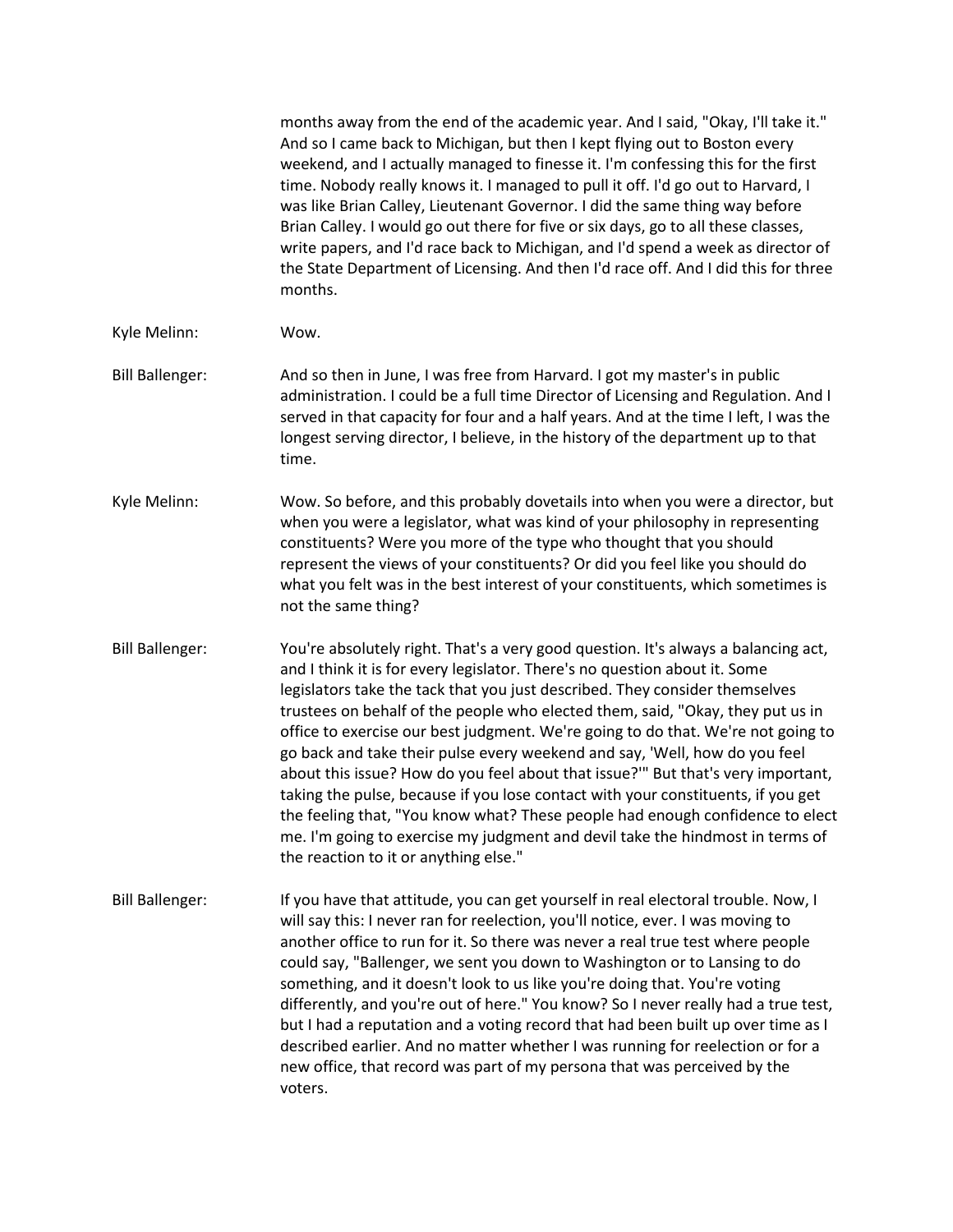- Susan Bolhouse: When Governor Milliken called you back from Harvard or had you jump back and forth. What had your relationship been with the governor or with Mr. Milliken, which might have been before that, earlier, and what did it continue to be?
- Bill Ballenger: Well, I always had a good relationship with governor Milliken, and my wife, Bunny, became very good friends with Helen Milliken, and Helen Milliken was more liberal than Governor Milliken, particularly on women's rights and abortion. And many people suspect that, frankly, she was an influence on him as time went on to the point where he was endorsing Democrats in the 21st century that probably never would have happened earlier, although the party did definitely drift dramatically to the right during his lifetime. But Bunny was close to Helen Milliken. I had a very good relationship with Governor Milliken, but we weren't pals. I mean, he was an older man. He was governor. I met him very early. I still remember him coming in with his aide, Don Gordon, to the Republican state headquarters when I was a puny little 25 or 26-year-old staffer for Elly Peterson.
- Bill Ballenger: I still remember meeting him when he was completely overlooked, submerged in the giant shadow of George Romney between '64 and '68. Those were the four years that Milliken and Romney served together as Governor and Lieutenant Governor. And then I would say this. I think more than whether I had a personal relationship with Governor Milliken, ideologically, we were pretty much on the same page on about everything. I mean, if anything, I was probably more liberal than he was, if you could believe that. Everybody nowadays thinks of me as..
- Susan Bolhouse: As a conservative Republican.
- Bill Ballenger: Well no, I mean they think nowadays, Milliken as being almost a communist if you're a Republican. And I'm saying, he was looking conservative and right wing compared to me on a lot of issues. He really was.
- Susan Bolhouse: What was your last appointed position before you went into publication of Inside Michigan Politics?
- Bill Ballenger: Well, after we get through Licensing and Regulation. So I quit that to run for the U.S. Senate to start walking through Michigan. And we've covered that. So when the race is over, now what happened in the race? In the primary, Ruppe won the primary. He was a former Congressman. He had a lot of built up support and sympathy for him because four years before, he'd wanted to run, and he kind of got stabbed in the back. And so he won. I was second, Huber was third, and Baker was fourth. But close doesn't count. You got to win the nomination. So Ruppe had the honor of challenging or being the Republican nominee against Don Riegle in November, and he got smoked. It was a terrible year for the Republicans. The Republicans lost everything in 1982, and so it probably was just as well that I lost the primary, although I argue that I probably would have run a more interesting race against Riegle.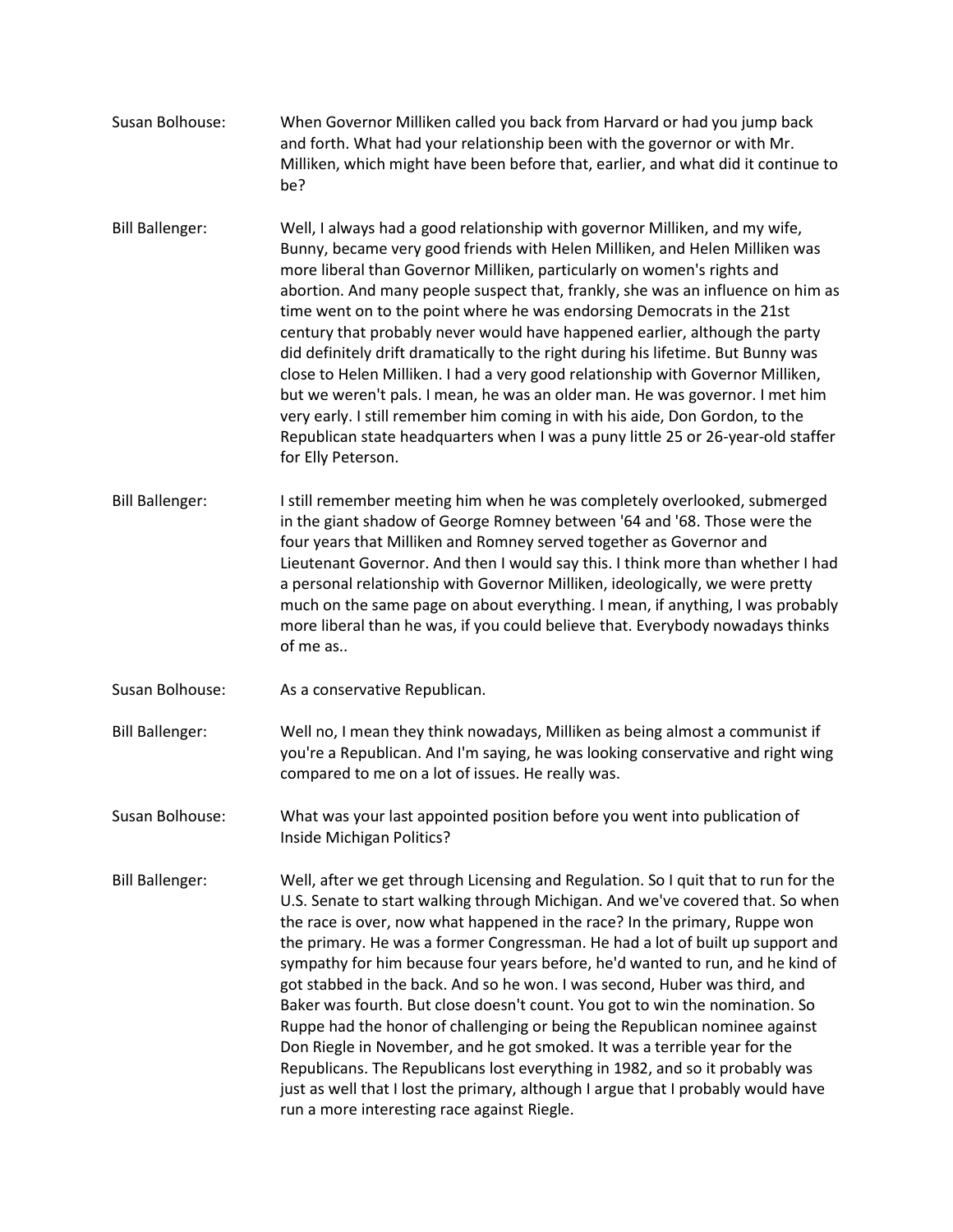- Bill Ballenger: I might've gone off on another walk. I don't know what I would've done, but I would have caused some excitement, let's put it that way.
- Kyle Melinn: Maybe you would have started in Ironwood this time, since it was August.
- Bill Ballenger: I could have done that. I missed part of the state. I'm going to go back and cover it. But anyway, the point was after that, what? About a month went by, and Governor Milliken appointed me State Racing Commissioner, Horse Racing Commissioner. Now, honestly, today, people say, "What? Was there such a thing?" There was such a thing, and at one time, it was a very coveted post. Michigan was the third state in the country in 1933 to legalize pari-mutuel horse racing. At one time, remember, the only way you could gamble in Michigan legally was horse racing. There was no lottery. There were no casinos. There wasn't any other way that you could legally gamble other than at the race track.
- Kyle Melinn: Did you have a background in racing? I mean, why did Milliken pick you for that?
- Bill Ballenger: Absolutely none.
- Kyle Melinn: Had you ever been on ponies before?
- Bill Ballenger: No. None. I came from a family where my mother and two sisters like dressage, show jumping on horses. They had horses, but they weren't race trackers. They weren't touts. They weren't rail birds. But again, I always had followed horse racing. Milliken didn't ask me, "Do you know anything about horse racing?" He never said anything. I think he thought, "Ballenger didn't really screw up too badly when he was Director of Licensing and Regulation. I might trust him with another appointment even if he doesn't know anything about the subject, and he does know the legislature, and he knows state government, so yeah, I'll put him in there, and let's see how he does."
- Bill Ballenger: Well, I loved it. In fact, I almost think of all the jobs in politics I ever had, including the legislature, including in Washington, State Racing Commissioner was my favorite job. And let me tell you, when you were State Racing Commissioner, Michigan is the only state in the country with a single commissioner, and it's a full time salary position. You're a czar, and in fact, I call myself today, the czar. When I called, when I talked to these people that I dealt with 40 years ago in racing, I sign off as a czar, and they say czar. They refer to me as czar. That's what they call me. They don't call me commissioner, Senator, director, anything else. They call me czar. And Michigan was the only state that had that. The rest of the states all had multi-member commissioners that were part-time, boring stuff. They'd appoint an executive director in Michigan. You were everything.
- Bill Ballenger: And I did a lot of promotion for horse racing, and I actually improve the situation marginally. But let's face it, horse racing was already dying in Michigan because the lottery had already been in place for a dozen years, and the casino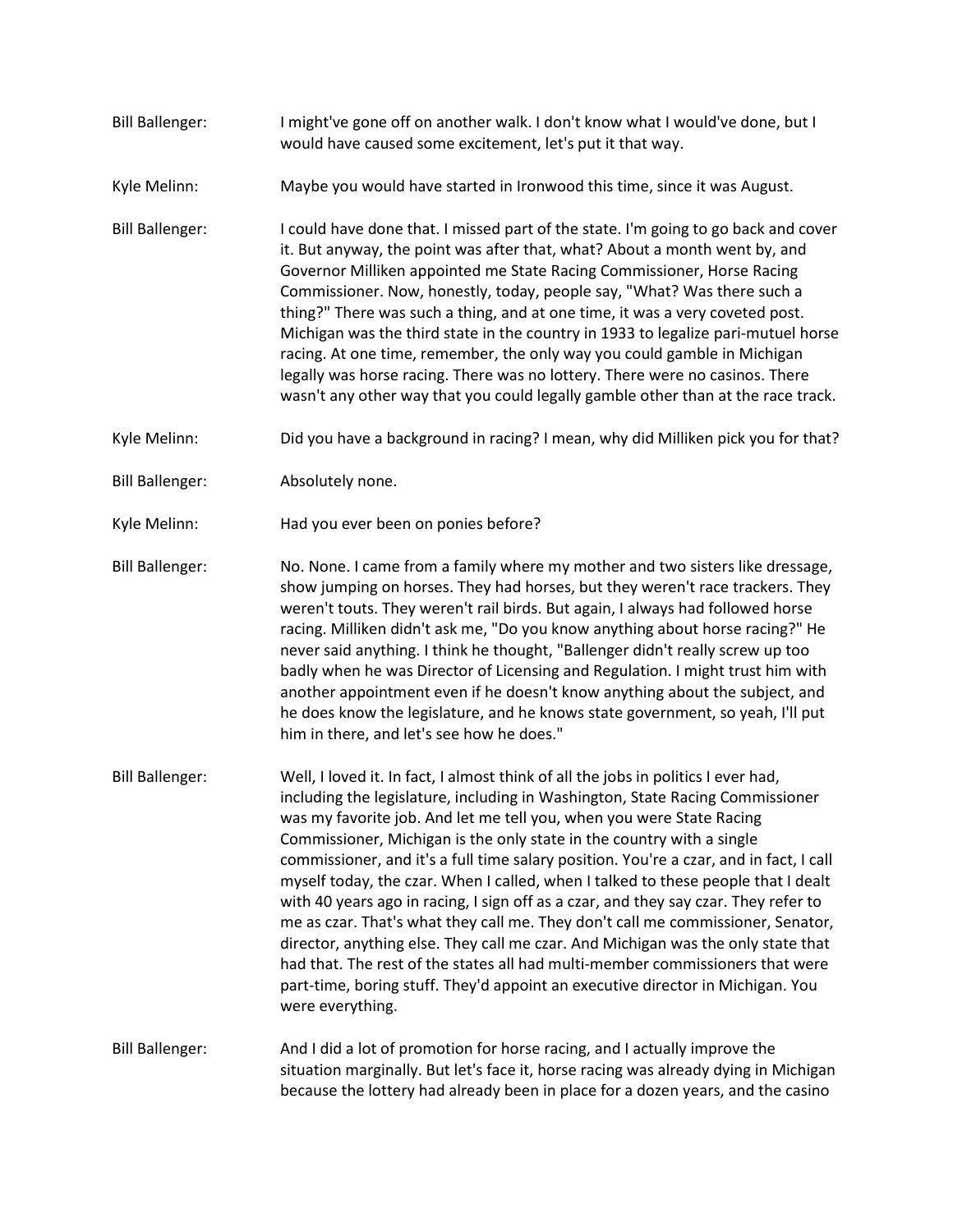|                        | started to kick off about that time. You had the Indian casinos, and then in 1996,<br>well, you got the three Detroit casinos on the ballot, and they passed. And ever<br>since that, it was down, down, down. And finally you get to the 21st century,<br>and Jennifer Granholm issued an executive order, which she really deep-sixed<br>the office of racing commissioner and folded it into the State Gaming Board,<br>which I think is an abomination, and I think it could be challenged in court. But<br>the point is, even if you resurrected racing commissioner, what would he be<br>able to do today? Hardly anything. We're down to one track.                                                                                                                                    |
|------------------------|-----------------------------------------------------------------------------------------------------------------------------------------------------------------------------------------------------------------------------------------------------------------------------------------------------------------------------------------------------------------------------------------------------------------------------------------------------------------------------------------------------------------------------------------------------------------------------------------------------------------------------------------------------------------------------------------------------------------------------------------------------------------------------------------------|
| Kyle Melinn:           | It's like Northville. That's it, right?                                                                                                                                                                                                                                                                                                                                                                                                                                                                                                                                                                                                                                                                                                                                                       |
| <b>Bill Ballenger:</b> | Yeah. I had seven tracks, seven tracks. I licensed three new tracks while I was<br>commissioner. I came in with four. I licensed three more, and they're all gone<br>except one, Northville. That's it.                                                                                                                                                                                                                                                                                                                                                                                                                                                                                                                                                                                       |
| Susan Bolhouse:        | Your transition between racing commissioner and giving up your crown as czar.                                                                                                                                                                                                                                                                                                                                                                                                                                                                                                                                                                                                                                                                                                                 |
| <b>Bill Ballenger:</b> | Right. That was painful.                                                                                                                                                                                                                                                                                                                                                                                                                                                                                                                                                                                                                                                                                                                                                                      |
| Susan Bolhouse:        | I'm sure it was. To then later take up your pen and typewriter and later<br>computer to ultimately regain the title of Crown Prince of Pundits by the late<br>Charlie Cain.                                                                                                                                                                                                                                                                                                                                                                                                                                                                                                                                                                                                                   |
| <b>Bill Ballenger:</b> | Yeah. Yeah.                                                                                                                                                                                                                                                                                                                                                                                                                                                                                                                                                                                                                                                                                                                                                                                   |
| Susan Bolhouse:        | How did that transition go from horse racing back to writing and doing it the old<br>fashioned way, mailing it?                                                                                                                                                                                                                                                                                                                                                                                                                                                                                                                                                                                                                                                                               |
| <b>Bill Ballenger:</b> | Yeah, no, that is a really good question, and actually there is a connection. What<br>I started, as soon as I was done being racing commissioner, I went to the sports<br>editor of the Free Press, and I said, "You know what? I want to start writing a<br>racing column for you every week." So for six years, Kyle, I wrote a horse racing<br>column. I've got it all.                                                                                                                                                                                                                                                                                                                                                                                                                    |
| Kyle Melinn:           | Once a week?                                                                                                                                                                                                                                                                                                                                                                                                                                                                                                                                                                                                                                                                                                                                                                                  |
| <b>Bill Ballenger:</b> | Once a week. I wrote a horse racing column about Michigan horse racing, what<br>was going on at the tracks, harness racing, thoroughbred racing, the whole<br>shooting match. And I did this for six years, but it was a part-time thing. I'm<br>writing one column a week. You know, how much you write today is so much, so<br>voluminous, compared to the piddle little effort I was making. But all during that<br>time, I was thinking, "How can I capitalize on an idea that I've had for a long<br>time?" And that is, start some kind of a subscription, very short, brief<br>newsletter, political newsletter, like existed in some other states. There's one in<br>Tennessee, which I still think not only was the best then, it's still the best, called<br>The Tennessee Journal. |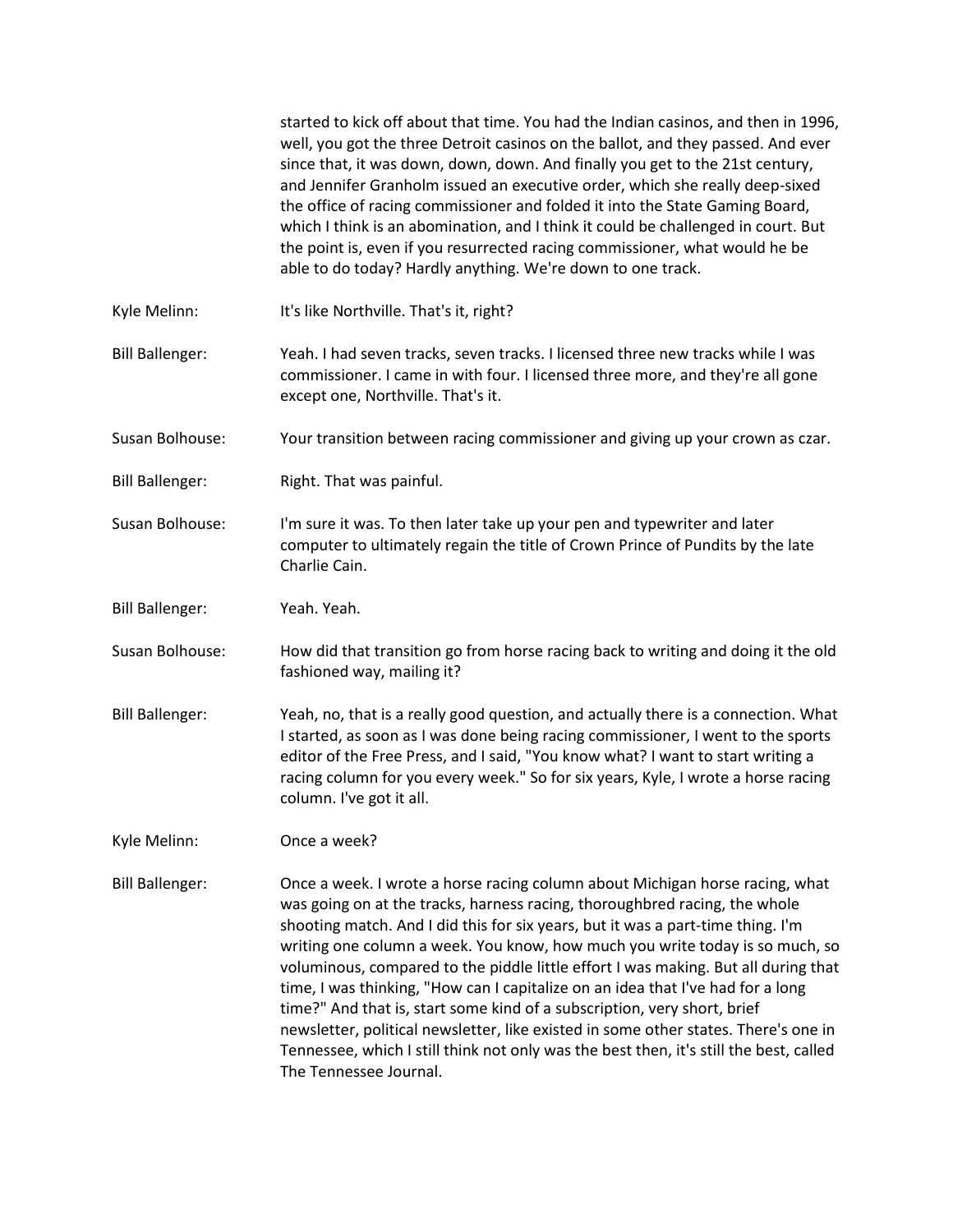- Bill Ballenger: And you may know what it is. You may know the editor; Brad Forrester has been the guy who's been the head of it. I decided, "Okay, I'm going to start a biweekly newsletter." I decided I'm going to make it once every two weeks. I started in March of 1987. So, I was still writing a racing column and I wrote it, I think, until like 19, I'm saying maybe, 91, and then I stopped it and I went full-time with Inside Michigan Politics. That was the name of the newsletter. I started out very modestly charging \$125 a year, and just tried to build the circulation up as a paid subscription newsletter. So, that was the transition. Kyle Melinn: What was your idea behind Inside Michigan Politics? What did you hope to share with people? And what was the universe of people you're trying to sell the newsletter to? Bill Ballenger: Remember, at the time, you had Gongwer and you had MIRS, Michigan Information Research Service. Gongwer was going pretty strong. Both of those had been founded during the constitutional convention. Gongwer had already existed previously in Ohio, and MIRS was started up by a local lobbyist who was a pretty strong figure in Lansing at one time, but it had kind of fallen on hard times and wasn't doing very well by the late 80's. And until The Reurinks and Steve Linder bought it in the mid-90's, it was floundering. And then they've turned it around, and now you're here, and things are really firing in all cylinders. That's another story. Bill Ballenger: But my point was, I always felt when I was in the legislature and when I was in state government that the Capitol Press Corps that covered the legislature didn't understand what the hell was going on back at the grassroots, at the local level in the various districts. They didn't know. And people at the local level who
	- could cover their local state senator or representative, they didn't totally understand everything that was happening in Lansing other than what they read in the wire service or something like that.
- Bill Ballenger: And I thought, "You know what? I can bridge the gap. I can come up with something that's going to make people think a little more about the absolutely, inextricably bound together connection between what's going on in Lansing and what's going on at the grassroots and the various districts." Also, picking up on what Susan Bolhouse BolhouseBolhousejust mentioned about horse racing, I'm going to start picking winners. I'm going to handicap. You go to the race track and some guy comes up to you with his cards, "Hey, buddy, here's who's going to win the seventh race. I got it right here." That kind of stuff.
- Bill Ballenger: So, start picking races, and actually, start picking judicial races, not just legislative races or whatever, but judicial races. Never been done before. So, I started doing it, and I made fearless calls. Many of them dead wrong, but so what? I was doing it. I was actually getting them right a pretty high percentage of the time. So, I figured, people would like something like that. I'm not going to try and be MIRS or Gongwer and do a daily compilation of bills, a bill analysis of what's being reported. I'm not going there. This is going to be a simple little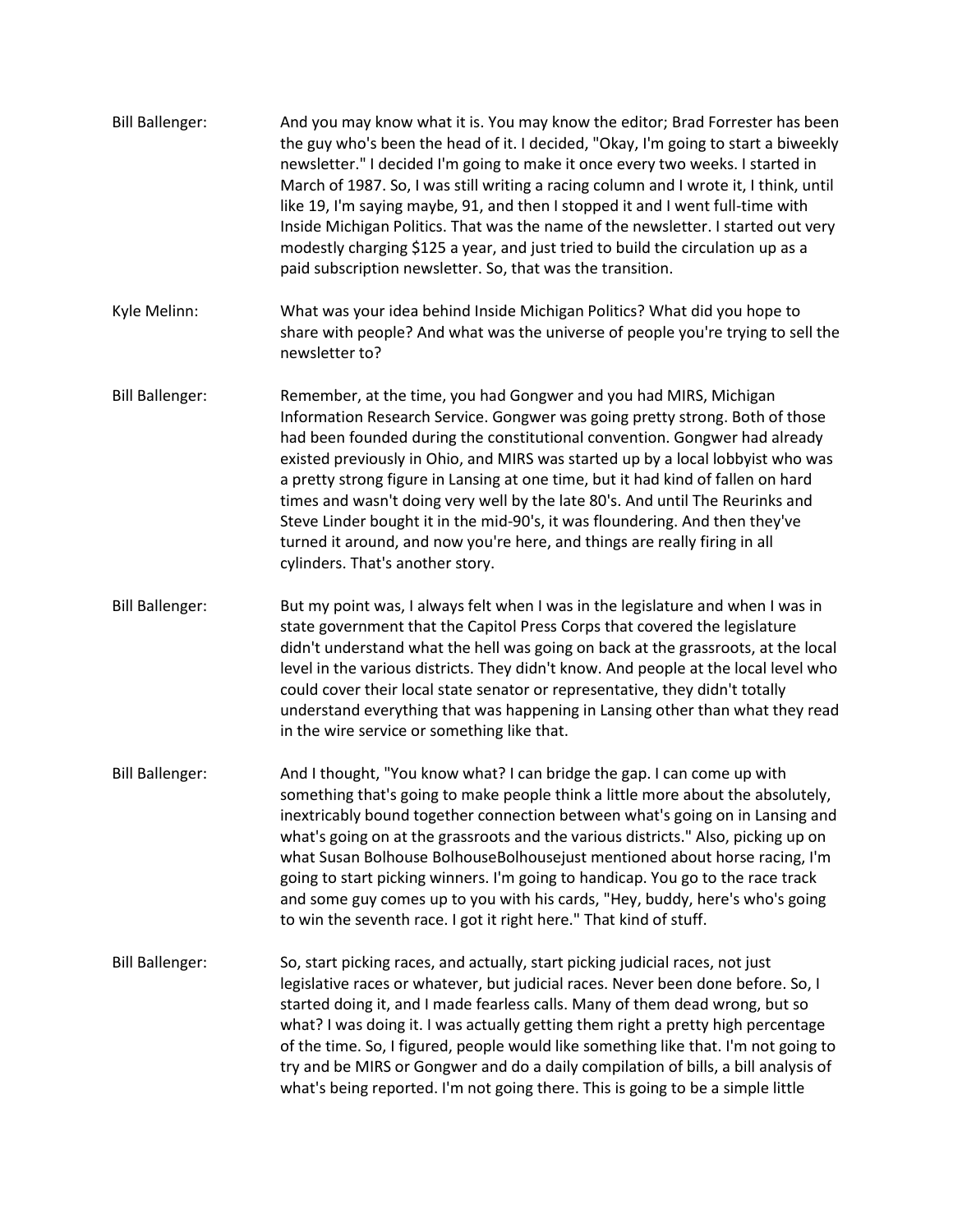|                        | four-page newsletter put out every two weeks, but it's going to have all sorts of<br>spicy stuff in it.                                                                                                                                                                                                                                                                                                                                     |
|------------------------|---------------------------------------------------------------------------------------------------------------------------------------------------------------------------------------------------------------------------------------------------------------------------------------------------------------------------------------------------------------------------------------------------------------------------------------------|
| <b>Bill Ballenger:</b> | I had quotes, I did a lot. I started doing the lobbyist survey where I sent out<br>questionnaires all over state government and got people to say who's the<br>greatest lobbyist, who's terrible? And they would put quotes, and I would print<br>the quotes in the newsletter. Some of them were scabrous. They were terrible.                                                                                                             |
| Kyle Melinn:           | I do remember that.                                                                                                                                                                                                                                                                                                                                                                                                                         |
| <b>Bill Ballenger:</b> | People were furious at some of the stuff was in there, had never been done<br>before. But a lot of people said, "Hey, you know what? These lobbyists are<br>making a hell of a lot of money, and who the hell is holding their feet to the fire?<br>Isn't it right that public can comment on this?" I did that. I did a lot of<br>breakthrough-first-ever things in the newsletter. My idea was just to see if I can<br>get enough people. |
| <b>Bill Ballenger:</b> | And you say who was my audience? It was everybody. Well, I mean it was<br>anybody who had any interest in state government, or in Michigan politics.<br>Obviously it could be legislators. For several years, I had the entire Senate<br>Democratic Caucus subscribe to my newsletter. I had a lot of legislators, a lot of<br>lobbyists. I had trade association executives, unions, I had PACs, political action<br>committees.           |
| Kyle Melinn:           | You must have had a huge staff.                                                                                                                                                                                                                                                                                                                                                                                                             |
| <b>Bill Ballenger:</b> | Me. That was it. I never had bylines, never had bylines. I wrote it all myself, or<br>sometimes I had people write stuff for me, or people would volunteer to write<br>stuff for me. And very often, they would want to give me stuff to write, which<br>they were too gutless to publish over their own byline, or they didn't want<br>anybody to know who it was. And so, I would rewrite it and I'd package it.                          |
| <b>Bill Ballenger:</b> | The whole idea was for people to look at the newsletter and it was a seamless<br>series of stories with no byline, and you just had to either accept or reject what<br>was in front of you. It wasn't attributable to anybody. In fact, at one time, I took<br>to interviewing myself.                                                                                                                                                      |
| Kyle Melinn:           | Oh, yes, I remember. Yes.                                                                                                                                                                                                                                                                                                                                                                                                                   |
| <b>Bill Ballenger:</b> | People used to say, "Well, this is ridiculous. You're interviewing yourself." I said,<br>"Who could ask me better questions than me? And so, I'm going to interview<br>myself." I'd put that in there. Anyway, it worked. And so, it was very successful.                                                                                                                                                                                   |
| Kyle Melinn:           | I'm really interested in here, Bill, is that after you had already been in politics for<br>so many years and you had already been labeled as a moderate Republican, and<br>then you get into journalism. One of the dangers that happens when you jump<br>fields like that is that you're already labeled as something. In this case, people                                                                                                |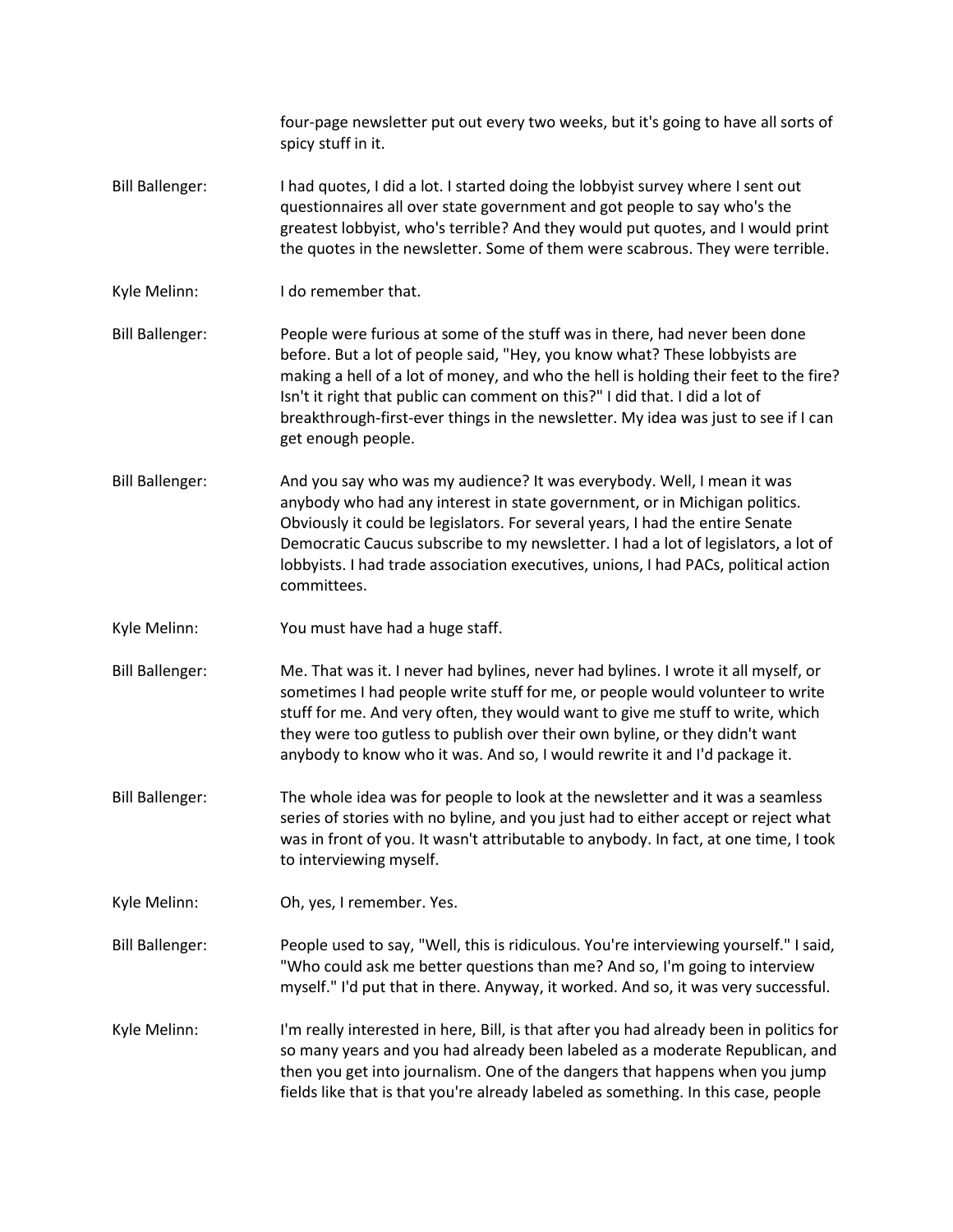already knew you as a Republican, so how hard was it to get Inside Michigan Politics out there and be seen as a straight shooter, somebody who was nonpartisan when you had been a partisan for so many years?

- Bill Ballenger: That was a major challenge from the very beginning, and I'm not going to say haunted me, but it always was hovering over me as a major hurdle that I had to surmount because I wanted to be seen as objective and nonpartisan even though I had this very partisan path. But remember I said that I made a lot of my reputation writing the newsletter as a handicapper picking races. Now, you can't be a partisan and be a handicapper with any objectivity and success, it seems to me, simultaneously. People are going to get very suspicious. They're going to say, "Are you kidding me? Ballenger the Republican is picking races. He's going to skew things the Republicans' way every time."
- Bill Ballenger: I picked a lot of races where I'd pick a Democrat to beat a Republican. I think I build up a reputation, Susan Bolhouse BolhouseBolhouseknows this, over time where a lot of people would come up to me, or they'd come up to Susan Bolhouse, or they'd come up to other people. They'd say, "What are you really? What do you really believe? What's your background?" You've got to remember, a lot of people didn't have the great history in politics or government that I did and other people did. And they didn't know. They just knew the stuff I was putting out.
- Bill Ballenger: And that, of course, made me burst my buttons with pride. Like, "My God, I've done it. They're convinced that I'm objective and I'm nonpartisan." So, yeah, it was always a challenge. I think the fact that I was, as you have observed, a socalled Milliken moderate, or a liberal Republican, or whatever you want to say, made it easier for me to be accepted by Democrats and independence as being pretty much down the middle. I wasn't some flame throwing right-winger either in the past or when I was doing the newsletter, and they could see that. It was pretty obvious.
- Susan Bolhouse: You seem to enjoy writing Inside Michigan Politics. You, I believe, enjoyed interviewing yourself. You enjoyed recreating yourself. In 2013, you decided to sell it. What prompted you after all those years to sell it? Was it partly because things were all going online, and this was hard copy, and the transition might've been difficult? Were you already thinking, in 2013, that ultimately you wanted to pursue something, which ended up being The Ballenger Report?
- Bill Ballenger: I think it was everything you just said. I think the pace of technological change was becoming more and more alarming. I fought and resisted putting any part of Inside Michigan Politics online for years. I had people pleading with me saying, "You can't have this primitive blue paper, four-page newsletter, hard copy forever. Get with it." We're in the late 1990s, and I still wasn't doing it.
- Bill Ballenger: And so finally, I decided, "Okay, I'm going to offer it online as well as hard copy." And so, by the time 2013 came around, when I decided to sell it, I gave people a choice. You can get it hard copy, you can get it online, or you can get both. And I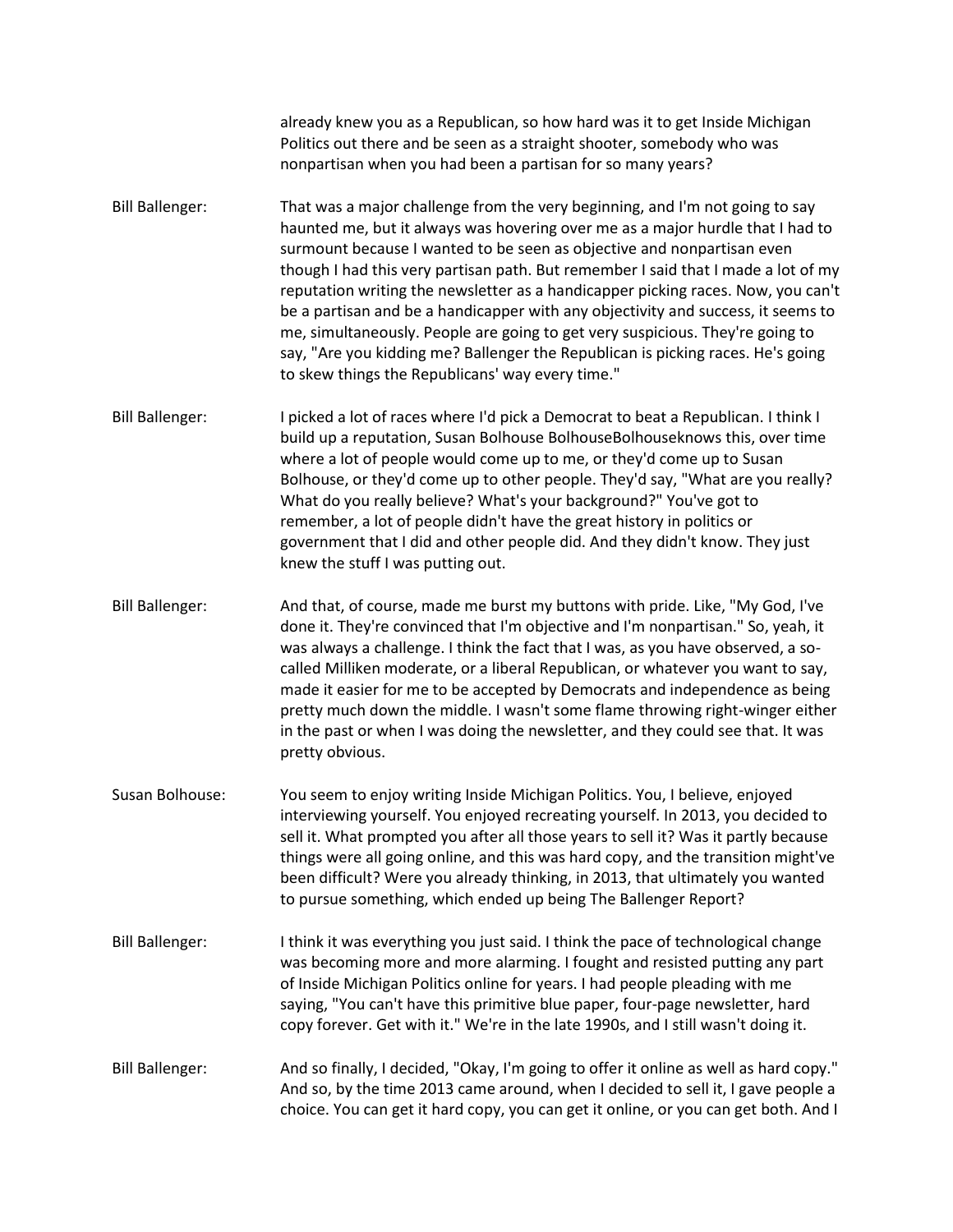was offering at the same price or whatever. Now there are various different ways you could market that, and how you price it and so forth. I won't go into the details.

Bill Ballenger: But I could see that the way things were going, and remember, I'm a solo person doing this. I had no help. I had no staff. I could've hired somebody, but why would I do that? I wanted to keep all the money and revenue myself. So, I just decided, "I've gotten to a point where it's too hard to do this indefinitely." I'd done it for 27 years. There were times during that 27-year period when I thought, "Do I want to really keep doing this?" Honestly, I had thoughts even back when it was going really well, after maybe 10 or 15 years when I thought maybe I want to get out, or I want to do something else, or I want to change this in some major way. But I always resisted.

Bill Ballenger: Until finally in 2013, I decided, "Okay, that's enough. There are other things I want to do and do it in a different way, and I could still continue to maybe write." And frankly, I haven't even gotten to first base as far as I'm concerned with The Ballenger Report. I could make so much more of that. I'm doing a terrible job. But I'm lurching ahead and I'm still trying to improve it, and I swear I'm going to get it to the point where it's where I want it to be.

- Susan Bolhouse: Well, not only has The Ballenger Report gotten some traction, but also since selling Inside Michigan Politics, you have also started a weekly podcast. And within the last two years, you now have a singleton, if you will, radio program, The Political Insider. What a perfect name for somebody who does know the inside of politics.
- Bill Ballenger: Yeah, it's a syndicated program on the Michigan Talk Network. I was asked to do it, and I've done it for almost a year and a half, the podcast, which is fun. I never would've thought of the podcast except Dennis Denno, who was a local former legislative aid and a pollster, and a political consultant, asked me, "Hey, would you like to do a podcast with me?" And I said, "I barely know what a podcast is, but whatever." Obviously, podcasts have become huge.

New Speaker: You're listening to the Friday Morning Podcast with host Bill Ballenger and Dennis Denno, discussing Michigan politics and political history. The Friday Morning Podcast has you covered.

- Dennis Denno: Thank you, Jim Carter for that introduction. Bill Ballenger, the governor's got what she wanted. She has budgets. The Michigan house, Michigan Senate, earlier this week, passed 16 departmental budgets. She can veto them. She can line item veto them. What do you think about all this?
- Bill Ballenger: She could sign them.
- Dennis Denno: She could also sign them, of course.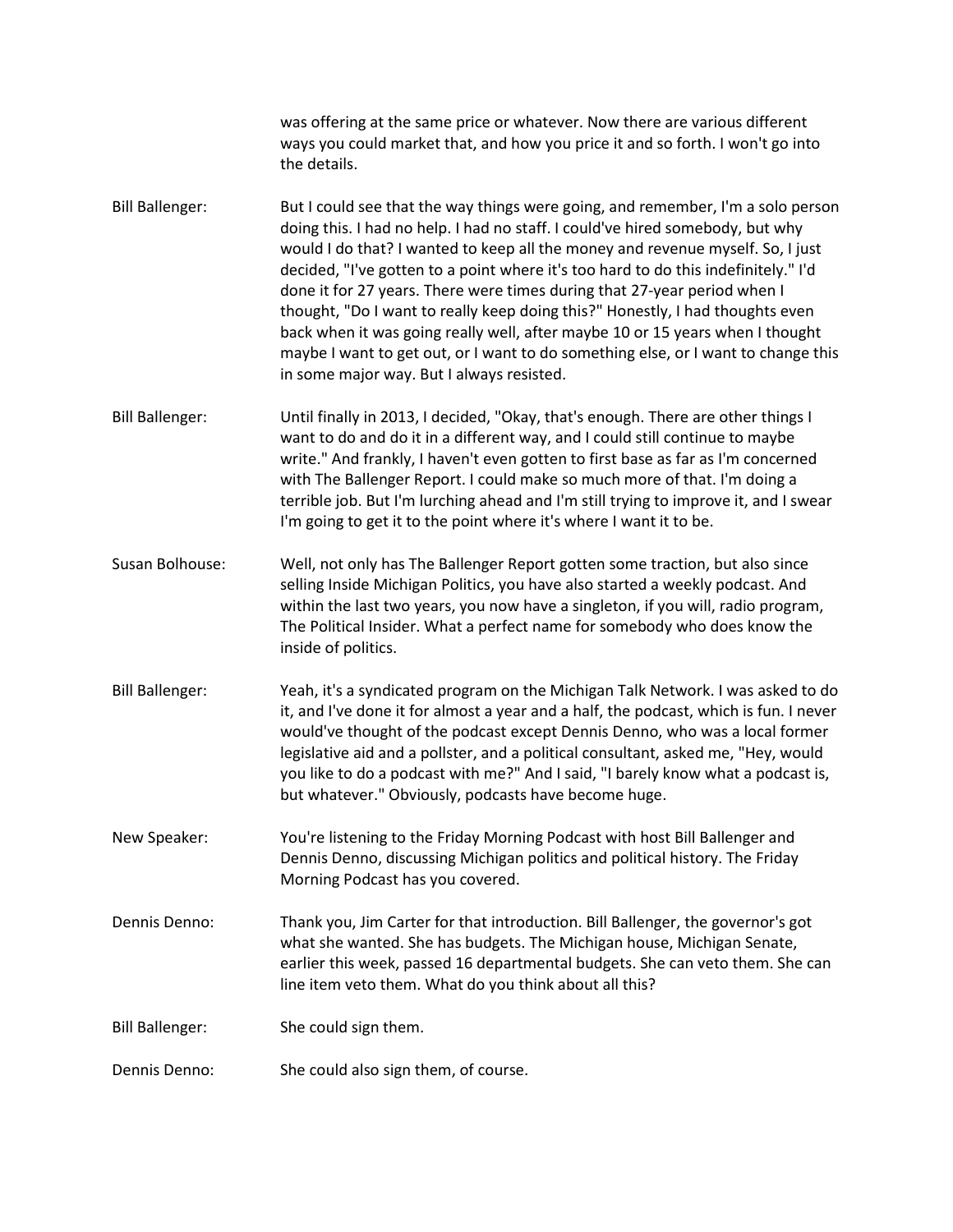Bill Ballenger: Actually, I'm busy all the time. I'm still going around giving talks to groups. I got to do one tomorrow. I'm really doing pretty much the same thing I always did with the Inside Michigan Politics newsletter, I just don't have to meet a deadline every two weeks for a four-page newsletter. And so, I'm pretty pleased with where I am, but I can be doing a lot better and a lot more, and I intend to. Kyle Melinn: Bill, you're also one of the very few people to have been both a guest and a panelist on the public television program, Off the Record, how far back do you go with that show? Bill Ballenger: I was on it when I was a legislator. I remember that, a state senator in the early '70's. I think the program started in 1972. Tim Skubick deserves an incredible amount of credit for what he's been able to pull off. Could you imagine 47 straight years, one week after the other, never missing a week? Kyle Melinn: I'm not even 47. Bill Ballenger: I know! It's unbelievable. It's the longest running state-based televised political show in the entire country. There is no other state that has anything like it. And I was on it when I was a state senator in the early '70s. I remember I was on it when governor Milliken appointed me director of licensing and regulation in March of 1977. I went on at that spring. I've got the transcript of it then. Later, of course, I became a member of the panel of journalists on the program. Bill Ballenger: Now, the four people that I can think of out of thousands, Kyle, thousands of guests that Tim has had over 47 years. Think about it. He hasn't missed a week in 47 years. He's had a guest almost every week. Sometimes he skips. He's had thousands of guests. Only four have served on both sides of the table. George Weeks, Bob Berg, Matt McLogan, and me. In other words, they were on it as guests and they were on it as journalists, but only one of the four has gone in the direction I went, who started out as a public figure and elected official and went to be a journalist. The other three started out as journalists, Weeks, Baird, and McLogan, and became public officials. And so, those are the four out of thousands. Kyle Melinn: What side is more fun? Bill Ballenger: Oh, I would say definitely journalists. Kyle Melinn: Being a panelist is more fun, I can imagine. Yes. Bill Ballenger: Being a panelist, you're on the hot seat there, you just hope you don't screw up. It takes some courage to get on that program. You can tell a lot of the guests are a little nervous when they get there and they make nervous jokes. Susan Bolhouse: Being on Off the Record, having the radio program, the podcast, you have the opportunity to do something that you are exceptional at, interviewing people. I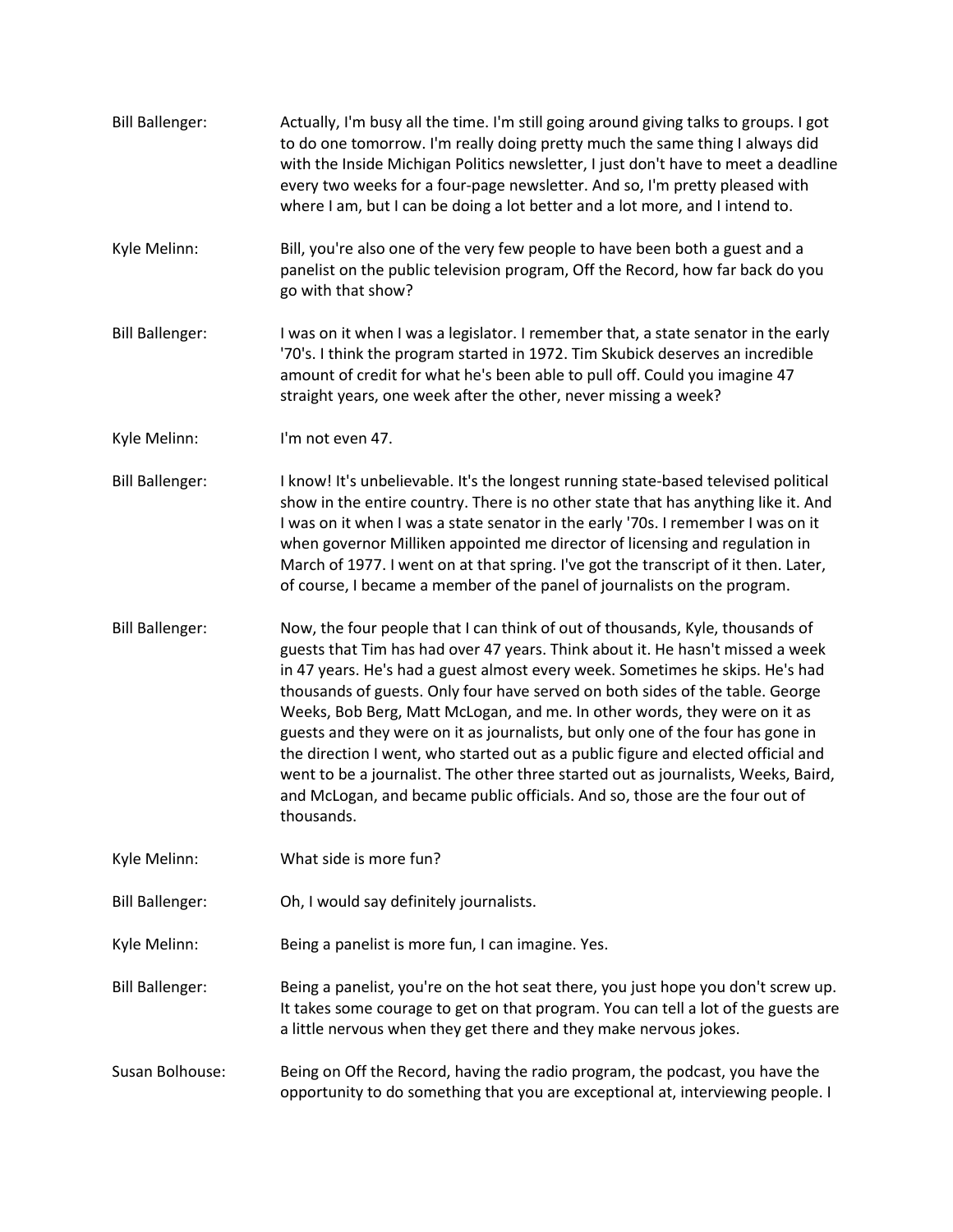would like to think that your ability to interview also was able to translate into your years of teaching. You've taught at several universities and colleges. How would you equate interviewing individuals and trying to get information to and from your students?

- Bill Ballenger: Yeah. Honestly, I think the biggest challenge is trying to get information to students, really getting them really to care and to really understand what you're trying to impart. I was a visiting professor and an endowed chair at Central Michigan University between 2003 and 2007, and I had some very interesting students in the class. Some of them have gone on to serve as legislative aids in the legislature. One of them became a state representative, Andrea LaFontaine, Republican, was one of my students.
- Bill Ballenger: But you know what? It's really tough, unless you're a total political junkie. A lot of students take these courses and they're just not as engaged as I would think they should be, and I feel a little frustrated trying to connect with them. I also felt they had a little too much knowledge from the academic ivory tower about political science and not enough from the kind of information and knowledge that I held in high esteem, that I've described earlier as what is really going on in politics at the grass roots? Why are people being elected? What are the issues? What's the difference in public opinion? How do people comport themselves once they're elected to the legislature?
- Bill Ballenger: I didn't feel there was enough. So, I spent a lot of my time teaching, trying to make the students realize how tough it was to get elected, what they had to do to get elected. And maybe that inspired somebody like Andrea LaFontaine because she was a human cyclone as a candidate. I never would have guessed it from the girl I knew in the classroom, but that is what she did. She outworked all her opponents.
- Bill Ballenger: I think that was tougher than interviewing people on radio. Guess what? I love to interview people on the radio. That is the easiest thing to do in the world. You just ask people questions, you get them talking, and get them to tell a story. And you know what, all this hostile journalism, got-you stuff, blindsiding people, trying to embarrass. Why? Why do that? There is so much stuff out there that should be coming from individuals that they should be glad to talk about, are eager to talk about, and anything I can do to get them to open up. I try and make everybody feel, for instance, in my syndicated radio show, just completely relaxed. We do a lot of laughing. There's a lot of humor in politics, and more of that ought to come out in interviews, and it just doesn't. Everything is so grim, and dour, and intense, and threatening both at the national and state level. It doesn't have to be that way.
- Susan Bolhouse: Bill, you have two children, if I'm correct.

Bill Ballenger: Yes.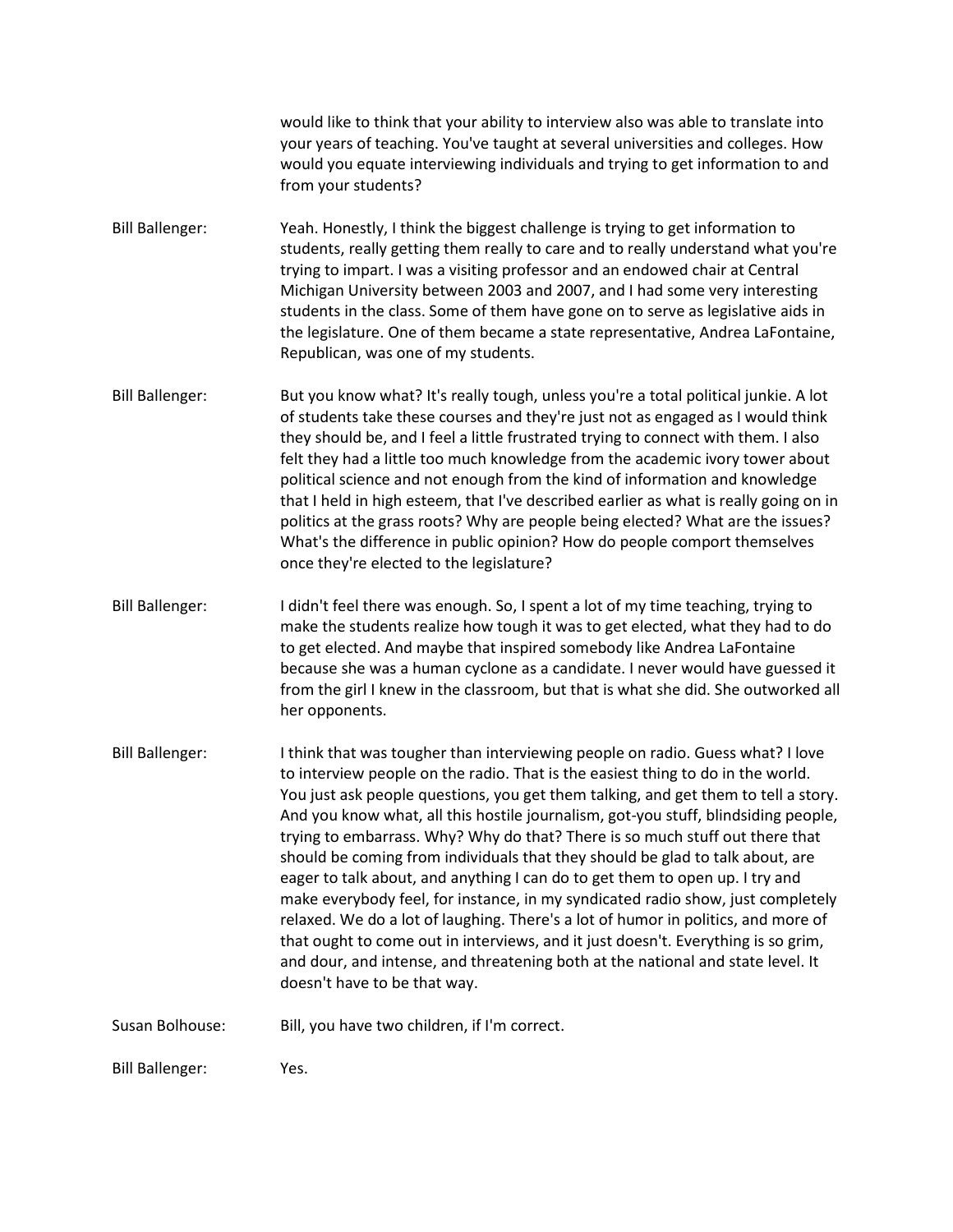- Susan Bolhouse: What piece of advice are you most proud of as far as extending to them about their future or their lives in general?
- Bill Ballenger: Boy, that's a great question. I've got two very different children who are very close to each other personally, and yet they're really different. I've got a daughter who is ideologically, I would say. She likes to think, a moderate. She works for the federal government. She works for the Government Accountability Office, the GAO, out of her home, in Traverse City, even though the GAO is the auditing arm of Congress in Washington. She has to go down there once a month for about a week every month. Her husband is the superintendent of Sleeping Bear Dunes National Lakeshore. I didn't give her any advice about that. He's a national park ranger. They met on their own in Washington DC two decades ago. I think she's like me in the sense she was on the Michigan Daily Newspaper. She liked journalism. That's what she does for the GAO right now. She is a writer, researcher, investigator for the GAO, the auditing arm of Congress.
- Bill Ballenger: Now, I never pushed her in that direction. I didn't know that's where she was going to end up. She worked as a journalist in South Africa for three years. She worked on an environmental newsletter in Washington for a couple of years before she got the job at GAO. I would just say this, somehow by osmosis, my interest in journalism and writing rubbed off on her without me consciously trying to direct her or teach her.
- Bill Ballenger: Now, my son is a history teacher, chairman of the history department at the Kings Academy in Amman, Jordan, the Hashemite Kingdom of Jordan. The Kings Academy, founded by the King. He went over there three years ago. And before that, 14 years, he was a history teacher at a private secondary school in Boca Raton, Florida called St. Andrews. He's a fanatic on the subject of history. He loves history. I love history. That rubbed off.
- Bill Ballenger: He's much better on history that his sister. She's a great writer, researcher, investigator, but she's not really that into history. He's a fanatic, but he also is involved doing other things that I never would have dreamed of, except one thing. I walked through Michigan, right? He's ended up as being this incredible bicyclist and hiker. He's hiked the entire Appalachian Trail. He's hiked the entire Pacific Rim Trail. He has pedaled coast to coast on a bike solo with everything on its back from Maine to Oregon, and another time from Washington to Virginia. Now, would I have ever done that? No, but he might not have ever walked through Michigan either. But there's something genetic going on there. I don't know what it is, but there's some connection between the two and yet they're both doing completely separate and different things.
- Susan Bolhouse: You have such a busy schedule even though you are at an age where a lot of people would consider, "It's about time to retire." But you seem to have some wonderful balance in your life. What is it that keeps you balanced and maybe away from politics, away from writing? Do you have interests such as maybe sports, or pets, or hobbies?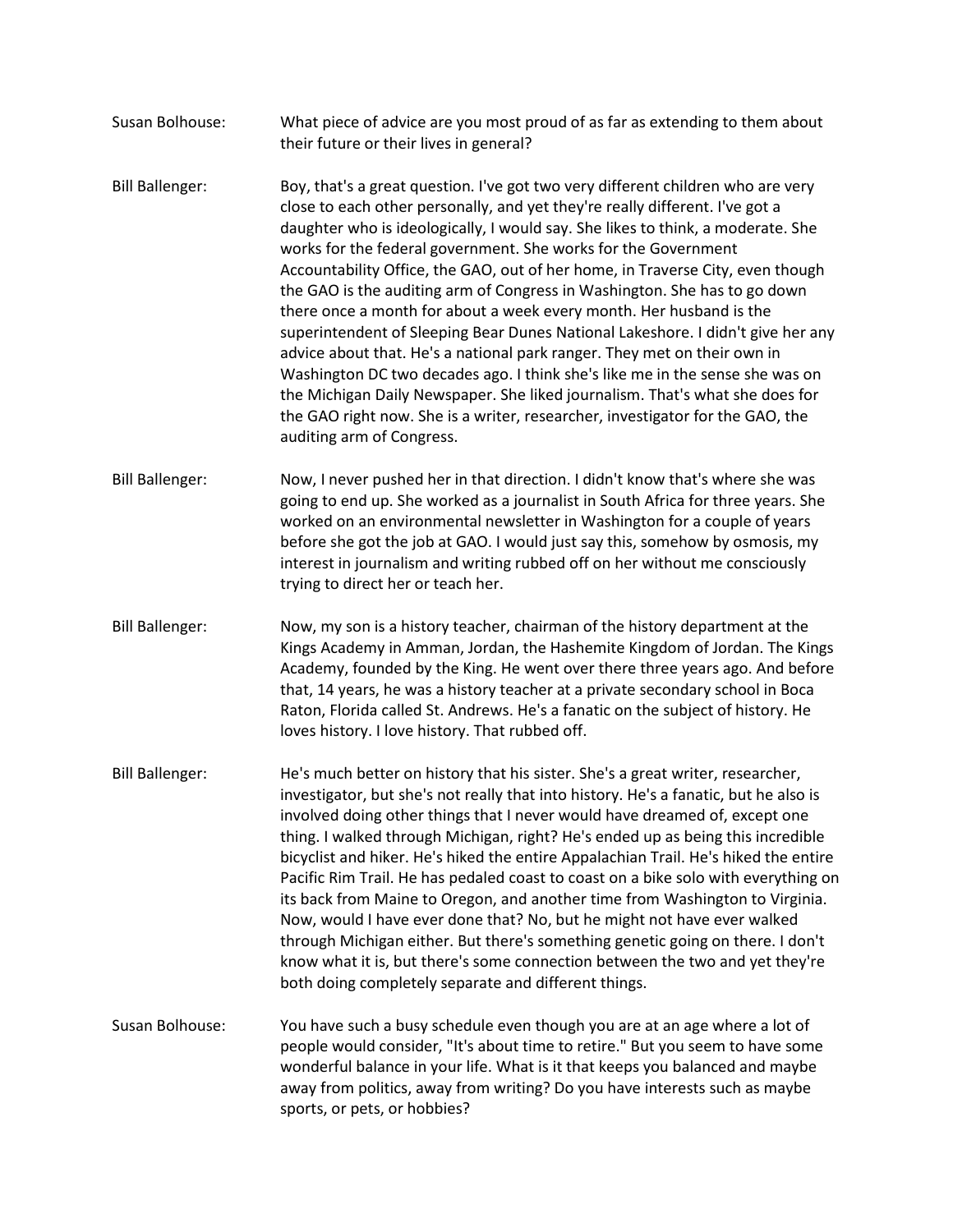Bill Ballenger: Well, sports and pets. As you know well, I'm a sports fan, big sports fan, so I watch a lot of sports on TV. Pets, I've always loved cats and dogs. I grew up with cats. Now we've got a dog, and we had a great dog before that, Norwegian Elkhound, greatest breed in the history of canine world. So, pets and sports. Bill Ballenger: But in terms of getting me to stop and retire, I don't even know what retirement means. I'm doing what I really like to do and I just think I've got so much to offer. Still, I've got big enough ego to say, "In politics, I'm going to make people listen to what I say, and if they want to pay me for it or hire me to come in and talk to them, I'll do that." And I'm still doing it. Susan Bolhouse: I have a feeling that your idea of retirement would be like your retirement, quote unquote, from Inside Michigan Politics, an adjustment into something new, an adjustment into something different, an adjustment into a different use of your time and your schedule. Bill Ballenger: I think that's absolutely right. Yeah, I mean I think there are different ways you could do things. I feel, for instance, like right now with the podcast and the talk radio program, I'm actually doing something that's easier to do and more natural for me to do and actually may be better for me to do than writing. I mean, I don't necessarily think I've ever really made of myself as a writer what I dreamed when I majored in English literature back at Princeton, I could become, but when I talk on radio or on TV, I feel I can pretty much do it right or do it near to the standard that I aspire to. Kyle Melinn: You are considered the expert pundit when it comes to Michigan history and Michigan government. Do you view yourself as that, or is that just a label that I guess the rest of the political world has kind of dubbed you with? Susan Bolhouse: What is a pundit? Bill Ballenger: Well, a pundit is a really a predictor, a commentator, an analyst. It's beyond simply being a reporter, a journalist, a scrivener, somebody who gives you the facts. You go to a pundit to ask his or her opinion in addition to plumbing the depths of his or her knowledge. I would say I think the title has been conferred upon me by others mainly because of longevity. I've just been around so long and people look and they say everybody else is gone. They're either dead or retired or resigned. This anomaly, this holdover from a bygone era, from the Paleolithic age is still with us walking the Earth like a Tyrannosaurus Rex. And so we've got to view him as something unique. Bill Ballenger: But I will say, when you talk about a historical political pundit, there are a lot of people here in the state who are fantastic historians, but how much about politics do they really know? And there are a lot of people who know a lot about politics in Michigan, but how much political history do they really know? I mean, I noticed for instance, there's been a lot of talk recently about the state administrative board. And the governor has said, "Look, this has been around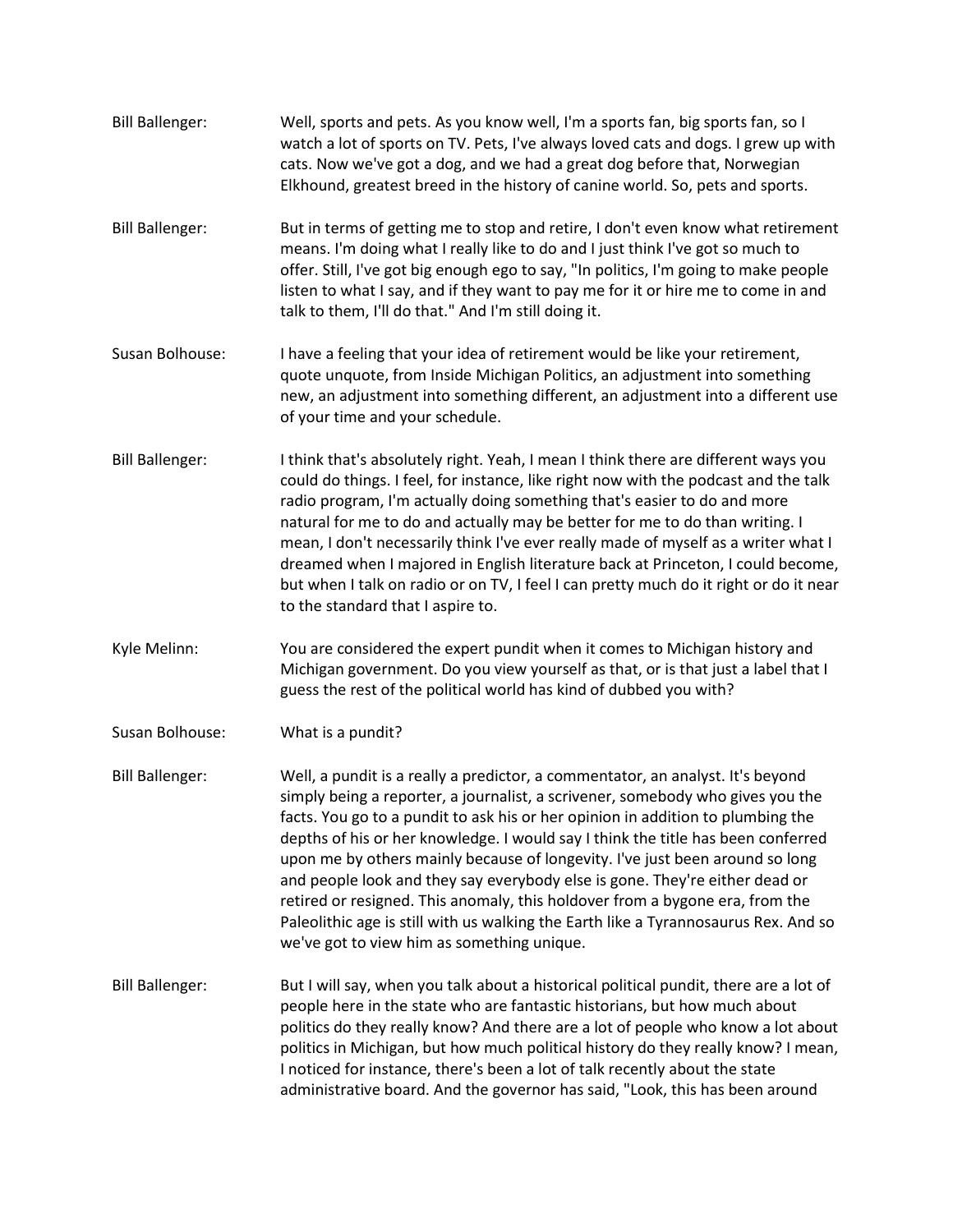for 98 years." And I thought, yeah, in 1921 Alexander Jay Groesbeck founded it. He was the Republican governor. And guess what? It existed at that time, and nobody has pointed this out. People who were almost entirely elected officials, on their own, individual. We had a new constitution come in at '60, '61. Now most of the people, except for the Attorney General and Secretary of State, are appointed by the Governor.

Kyle Melinn: Yeah. We used to elect our superintendent and our treasurer.

Bill Ballenger: Absolutely. Every one of those people, transportation, you know, auditor general, everybody. They were all elected, and they were elected independent of Governor. You had many years in Michigan's past when you had totally split government. You'd have a Governor of one party. You could have a lieutenant governor of a different party. We had a different lieutenant governor from the Governor's party as recently as 1963, '64, T. John Lesinski and George Romney, famous stories about them. That was the last time we had it. So I mean, the point is, when people make these comments like, "98 years, I'm not going to give this power up." Well, I wouldn't give it up either if I were the Governor at this point, and I wonder if she really knows how far she has deviated in using that power now from what Groesbeck thought it was going to be used as in 1921, and as the officials elected at that time thought it would be.

- Kyle Melinn: That's interesting because now it's a tool of the governor, whereas back then it was not necessarily a tool of the governor.
- Bill Ballenger: No, not necessarily, and used for a completely different purpose.
- Kyle Melinn: How interesting. I wanted to go back to something that you said a while ago about the 1982 walk around the state. I just really find this extremely fascinating. What do you think you could have done differently in that race to have won? To actually have won because what you did is so different than what you could possibly do today. But I'm curious if there was anything you could've done there to have actually won while still doing what you did.
- Bill Ballenger: One word, money. Raise more money. When Lamar Alexander did this in Tennessee, Lawton Chiles in Florida, they were able to get off the hiking trail, walking trail, and raise money. It was a little easier for Alexander, for instance. He was older than I was at the time. He had run for governor once. He was a lawyer. He'd worked for Howard Baker, the US Senator. He had a lot of connections. So he was able to raise a lot of money. You've got to reinforce the message from the walk. You've got to remember, the people who knew about the walk were just reading about it in the newspaper from reporters. There were no ads. I had no ads. I mean, I ran the lowest budget U.S. Senate campaign, it's got to be in the last 40 years. I mean, I really only raised and spent about \$50,000.

Kyle Melinn: And you finished in second place.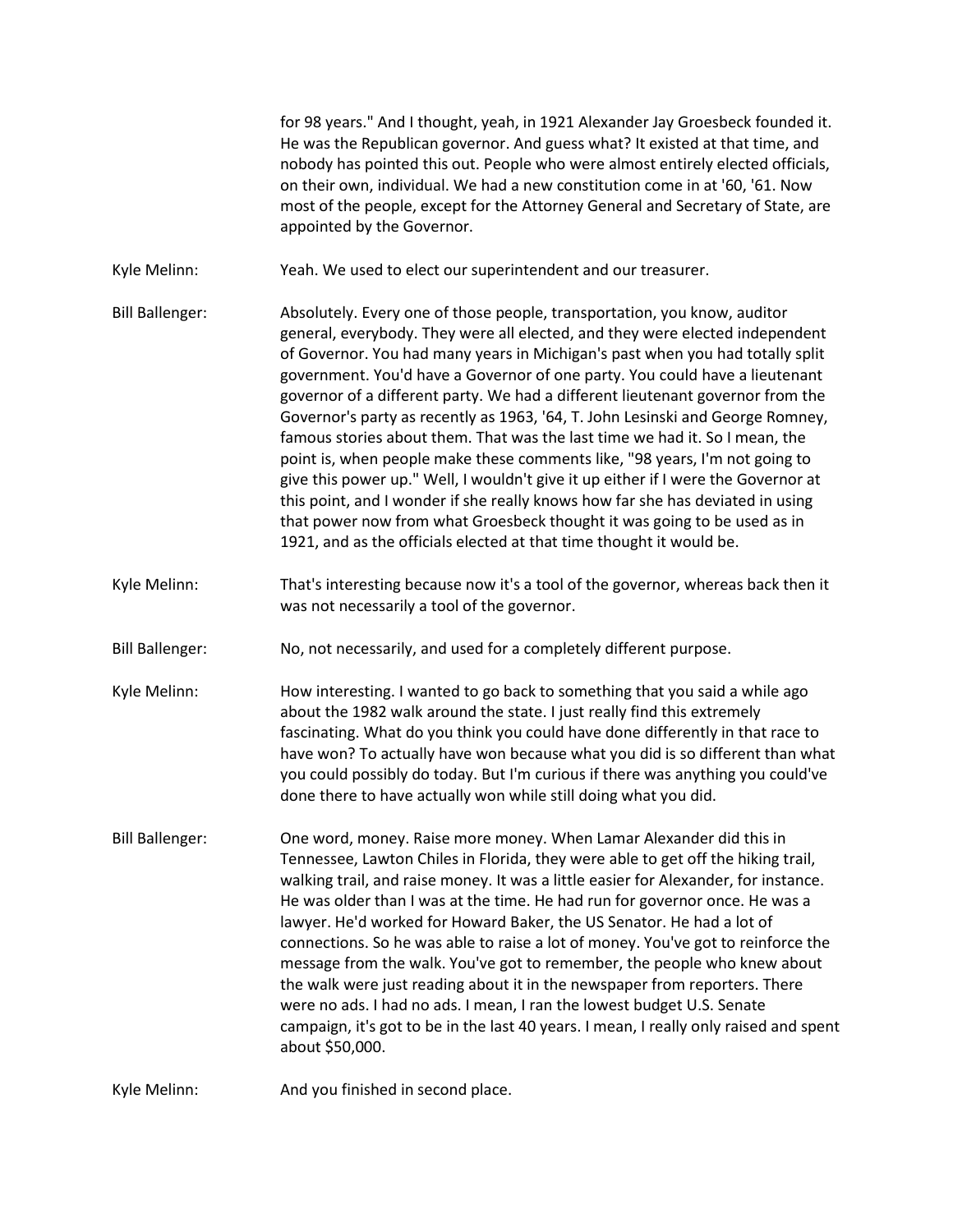- Bill Ballenger: I finished in second place. And so, I mean, I basically had no money. I'll say one other thing I forgot to mention earlier that was really intriguing about the walk, was the people who followed the walk cared about it so much that they would actually come up to me on the road, total strangers. The car would stop on a shoulder as I'm walking down the highway. I always walked facing traffic on the shoulder. And somebody would get out of the car and I thought, "Uh oh," but they would come up to me and they'd say, "I'm Joe Blow from Howard City and nice to meet you." I'd say, "Oh great. Great to meet you, Joe." He'd say, "Are you coming to Howard City?" I'd say, "Well, yeah, I might. I actually think I'll get through there, but it'll be another month or two." "Well, when you do just give me a ring. Here's my card, here's my number. Give me a ring. You can stay at my house. You can stay overnight. I'll put you up when you get there."
- Bill Ballenger: 44 times. I stayed in 44 different houses with total strangers during the, on this walk going through the state.
- Kyle Melinn: What an experience.
- Bill Ballenger: I mean people were coming up. It was unbelievable. So I mean, I had all sorts of experiences like that I'll never forget. And I can't go anywhere in Michigan nowadays driving without crossing some intersection saying, "Oh my God, I remember when I was there." I remember the walk, you know, in 1982, you remember it.
- Susan Bolhouse: You have many vignettes, so many stories. You've known so many people, so many interesting little sidebars. You just mentioned some about your hike. Can you just list some of the wonderful people, stories, important people not so important people who have just kind of formed the fun of all of this or maybe they've been extraordinarily-
- Bill Ballenger: You mean overall in politics?
- Susan Bolhouse: Overall in politics, the constituents.
- Bill Ballenger: Well, I mean, yeah, there are certain people you remember. I mean, John Engler we've talked about previously. John Engler was only like 21 years old when he was first elected, and he had me actually come up and speak to his Beal City commencement, give the Beal City commencement address, and go over to the Engler farm and have dinner afterwards. I still remember it back in, I think it was like '71 when I was a Senator and he was a freshman state representative and then we had the district office together in Greenville for a year where he was the Maytag repairman. And I obviously have always had a good relationship with John Engler during the years.
- Bill Ballenger: I remember him calling me up when he was governor, years after I was racing commissioner, and saying, "I'm thinking about making so and so my racing commissioner." The guy he was considering was named Nelson Western. He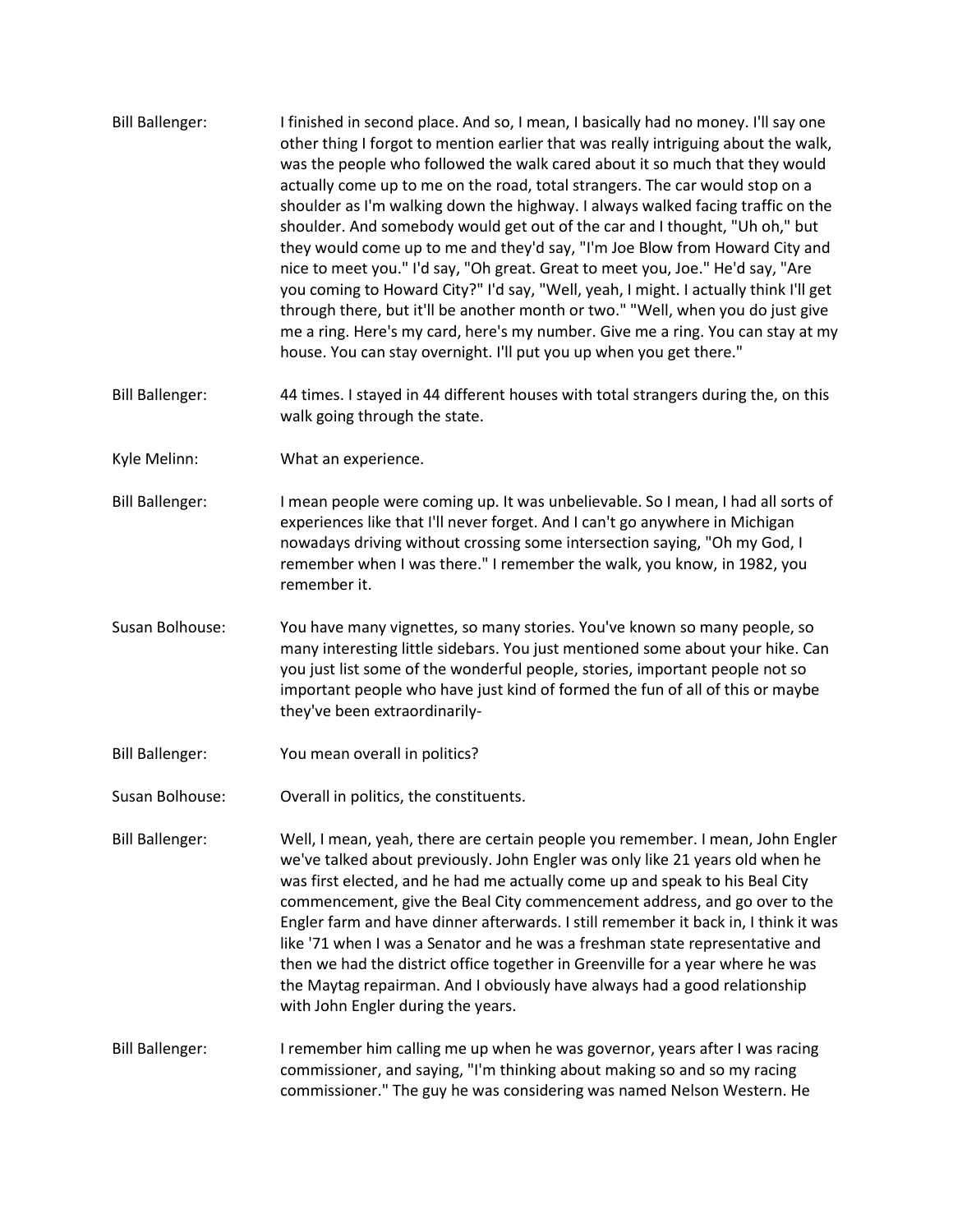was my legal counsel. And I said, "You know what, governor? That would be an inspired choice. Appoint him." And he did. And Nelson Western was a great racing commissioner. He's the late, unfortunately Nelson Western now since he passed on, but he was great. So I mean, I remember John Engler and his family. I went to his wedding in San Antonio when he married Michelle DeMunbrun.

Bill Ballenger: And other people, obviously Milliken I remember a lot. I remember a lot about George Romney. I went to George Romney's funeral. Does anybody know where George Romney is buried?

Kyle Melinn: Canada.

Bill Ballenger: No, he's buried in Brighton. Why Brighton? Remember I mentioned Jerry Rowe? Lenore Romney, George's wife, came to Jerry Rowe and said, "Where should we bury George?" And Jerry Roe said, "Well, he presided over American Motors as president, living in Bloomfield Hills. And then he spent a great time in Lansing as governor of the state. How about halfway in between, Brighton?" And they picked out a cemetery in Brighton they had no connection with, and he was buried there. And I remember, I was at the grave site and everybody had left. And Jerry Roe and I watched his casket being lowered into the ground. We were the last two people there when it was lowered into the ground.

Bill Ballenger: So I mean, there are things like that you remember. I still remember George Romney lying in state in the rotunda, in the Capitol, and it was an open casket. And he had this long hair that he had let grow. He looked like some kind of Old Testament patriarch, a Mormon patriarch, which is really what he was. He was a Mormon. And so, I mean there are incredible stories like that. Other figures, major figures over time, some of them reporters. I remember some of the great old reporters, Bob Longstaff, Glenn Engle, Roger Lane, Hugh McDiarmid, people think of as old time. He retired nearly 20 years ago. He was recent for me. He came to Michigan for the first time when I was in Washington in the Ford administration. I'd already served all my time in elective office by the time he got here. So the reporters I knew were ancient, going way back in time.

Bill Ballenger: And obviously the news media has changed dramatically over time. It's downsized substantially. And I would say Kyle, that your newsletter, the Michigan Information and Research Service, MIRS, and Gongwer. I mean really you are today to me what the old time really great newspapers like the free press and news were when they were fully staffed in Lansing with a full time bureau and so-called. You have the influence and the knowledge base, and what you impart to people who read you is really what journalism was for 150 years before you came on the scene in the last two decades.

Kyle Melinn: Well, I appreciate that, Bill. I appreciate that compliment. Why do you think that is? Why do you think that we have shied away, as far as a country, away from covering state or even local government? What's happening?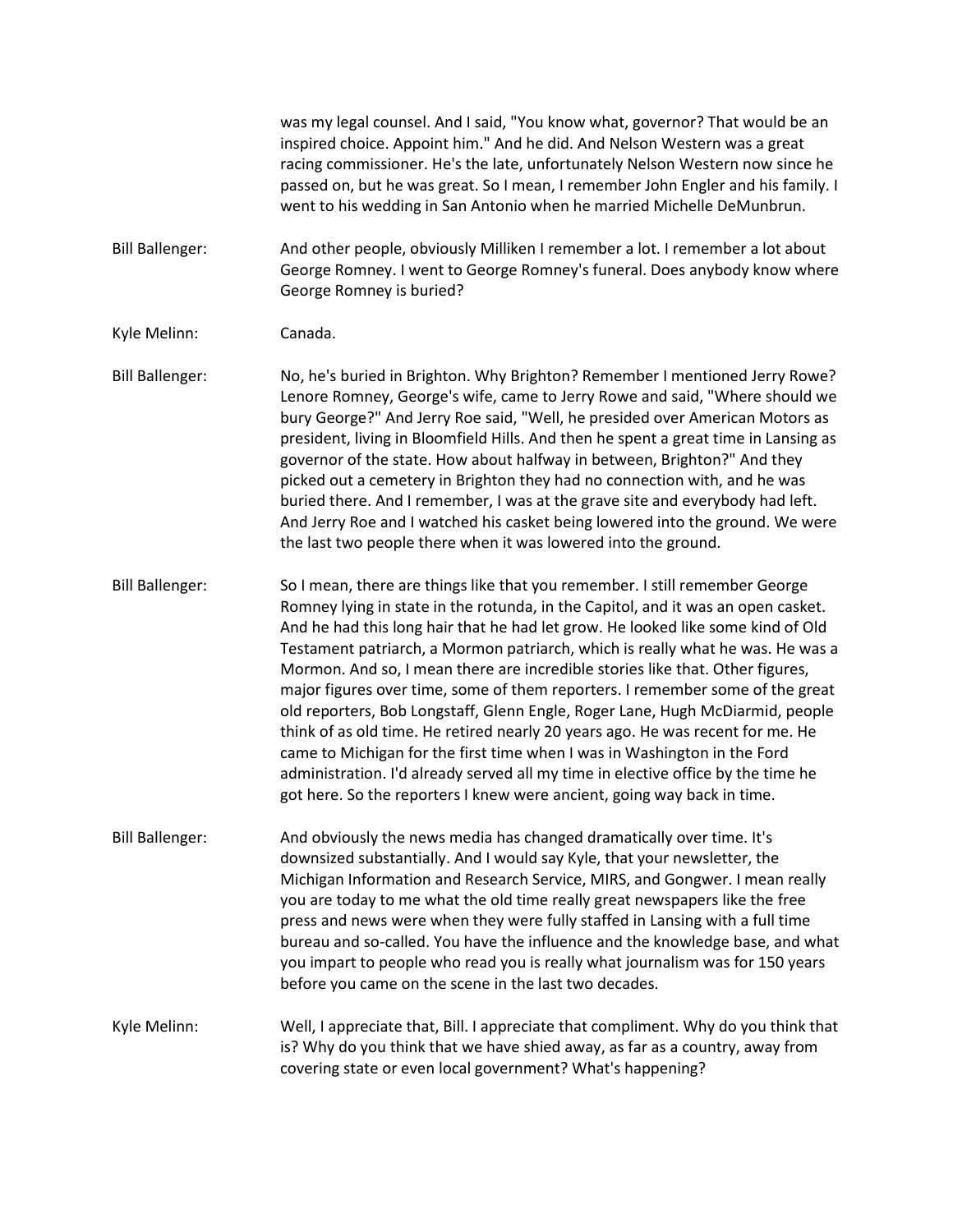- Bill Ballenger: I think it's economics. I mean, look, it's the internet. It's social media. I mean, you can't have a successful financial economic model as a newspaper, which depended on advertising. Why do people have to necessarily pay for anything they can get free online? And so, finding the economic model for journalism is what will save journalism. The real question is can it be saved? Can that model ever really be saved? I mean, journalism is doing everything it can. For instance, like right now, if one of my motives is in the Ballenger Report to actually make some money on it, I'm going to have to do some things that I have been considering for some time that I haven't done yet. Whether they will work or not, I don't know, but it's a constant struggle. And if you don't have the money to afford the staff, then you have to downsize.
- Bill Ballenger: And I think you've got the right model at MIRS and Gongwer. I mean, you get a fairly high priced commodity that people have to have. I mean, there was one bit of advice I got from a Tennessee journal publisher back in the 1980's before I started Inside Michigan Politics. He said, "If you're going to start this newsletter, never overestimate the number of people who are going to subscribe to it, but never underestimate those who feel they have to have it are willing to pay." Now that combination, if you think about it, that is a successful model, and that is whether you've put it in those words or not, what you have done at MIRS and what Gongwer has done. And no other newspaper publication out there covering politics and government has been able to do that.
- Kyle Melinn: I also wanted to ask about how politics has changed. We hear in 2019 about how this is the most divisive time in politics, and considering the entire history of this country, it's just kind of hard to believe. It just kind of seems like hyperbole. But compare politics of today, 2019, to politics from back when you were involved in the '60s, '70s, '80s, '90s, the ought's.
- Bill Ballenger: Well, look, the biggest thing is obviously money and term limits. Everybody talks about those two things because when I first ran for office in 1968, I've got to tell you, you won't believe this. I was ashamed to be seen as raising too much money in the race. Yeah. I had seven opponents in a Republican primary in the summer of 1968. Seven opponents. It was the biggest Republican primary in the state. And I think more votes were cast in that primary in my district than all but one other district in the state. And I remember, I desperately wanted one or more of my opponents to outspend me. Definitely. I mean, I did not want the stigma of being seen as buying the race. And in fact, two of my opponents did outspend me, and I was really proud of that because I finished first in an eightmember primary with 27% of the vote.
- Bill Ballenger: So nearly three out of every four voters voted against me. But I still won easily because three guys tied for second at about 18% apiece, and another guy got like 12% and another, etc., etc. So I mean, contrast that to today, Kyle. I mean, you read any story about somebody setting out to run for anything, and the first thing you see is how much money have they raised and what is the financial report? I mean, there's so much that's happened, going back to the U.S. Supreme Court decision, Buckley versus Valeo in 1976, campaign financing, you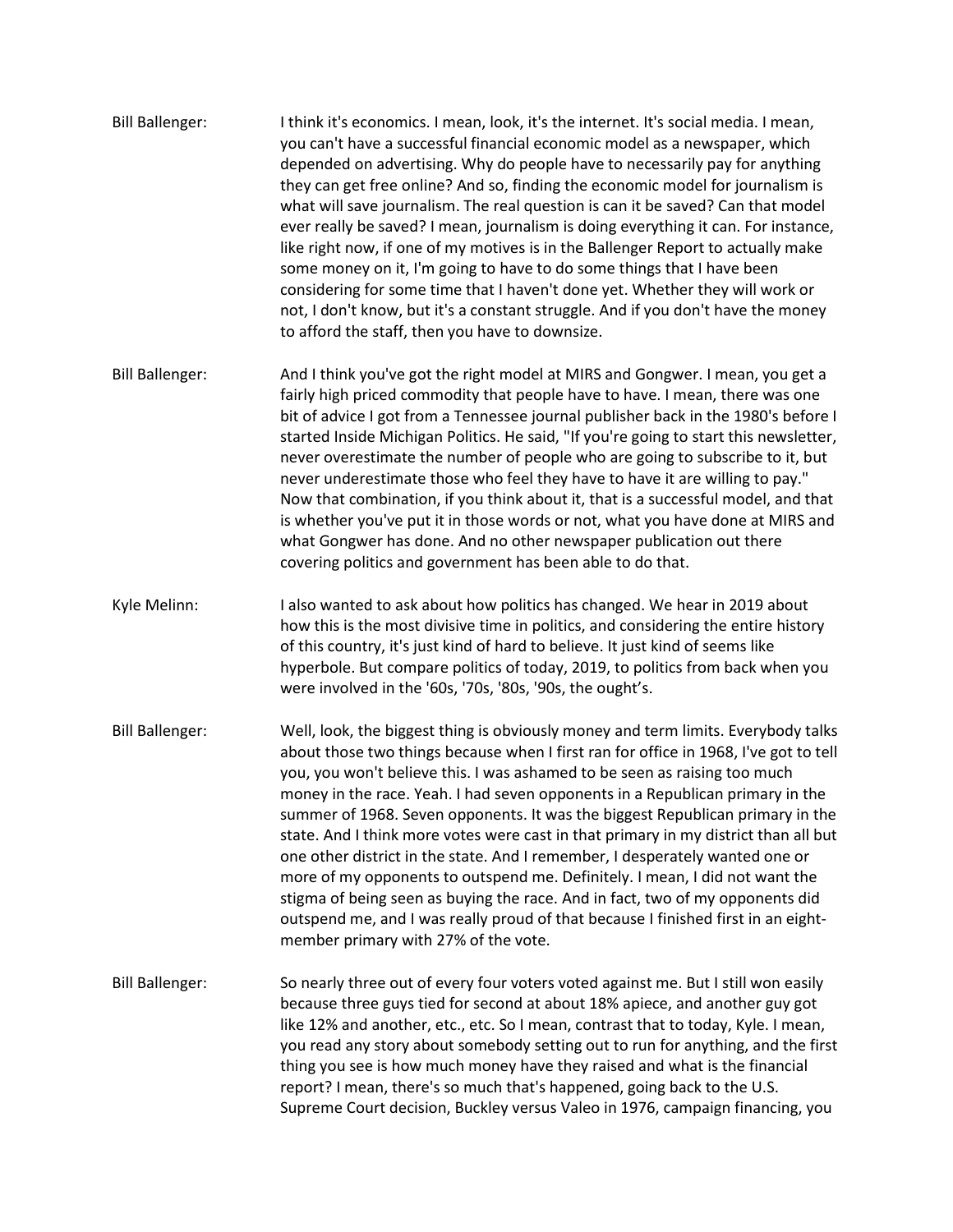know, decisions that have been made since then, the rise of political action committees, independent expenditures, the Citizens United decision of the Supreme Court in 2010. I mean, spending is off the charts. Well, I mean that has just, I'm not going to say ruined things, but it just totally changed the dynamics.

- Bill Ballenger: And then the other thing is term limits. Everybody talks about it. And I'm not going to dump on term limits. Okay. I'm not as down on term limits, although I always voted against it. I always said it was a terrible idea and all these people who come around cringing and moaning now saying, "Oh my God, I voted for term limits. I made a mistake." I said, "Well you dummy, I told you at the time." I said, "What do you expect?" And they said, "Well, you're right. How can we get rid of them?" I said, "Guess what? You're probably not going to get rid of it." But the point is, it does cut off the possibility of legislators, particularly legislators getting to know each other, really spending time with each other, building up relationships. So I think that's really important.
- Bill Ballenger: But I'm going to say one other thing, kind of contrary to what I just said. All this idea that I hear nowadays about, oh my God, back in the good old days, everybody got along. We reached across the aisle. We all went out and drank together afterwards and everything was amicable, and I mean whatever differences we had on the House and Senate floor, we left them behind and we went off and we caroused together. We were colleagues, we were buddies. That is BS. That was not true. There was more of it then, yes. More camaraderie then, but not that much more than there is now.
- Bill Ballenger: I think one of the things that's changed is people used to live in Lansing more and not go home as much as they do now. You know, when people do stay here, they kind of room in these boys' dorms for two nights or three nights and then they drive back home and so forth. That is a totally different dynamic than it used to be. But the idea that everything was sweetness and light between Republicans and Democrats in the so-called good old days, that isn't true, Kyle. There was a lot of animosity. There was a lot of mean-spiritedness. There were a lot of dirty tricks. Politics has not changed that much and it will not ever change that much.
- Kyle Melinn: You got anything else?

Susan Bolhouse: No, I don't. I was going to say on that note of political wisdom, are there any last questions?

Kyle Melinn: No, I think I'm good.

Susan Bolhouse: Bill, we would like to thank you for your candor, for your memory, your history, for projecting all that you have, for your contributions in the last, what, half century and more to the state of Michigan and elsewhere. And thank you for this time with us.